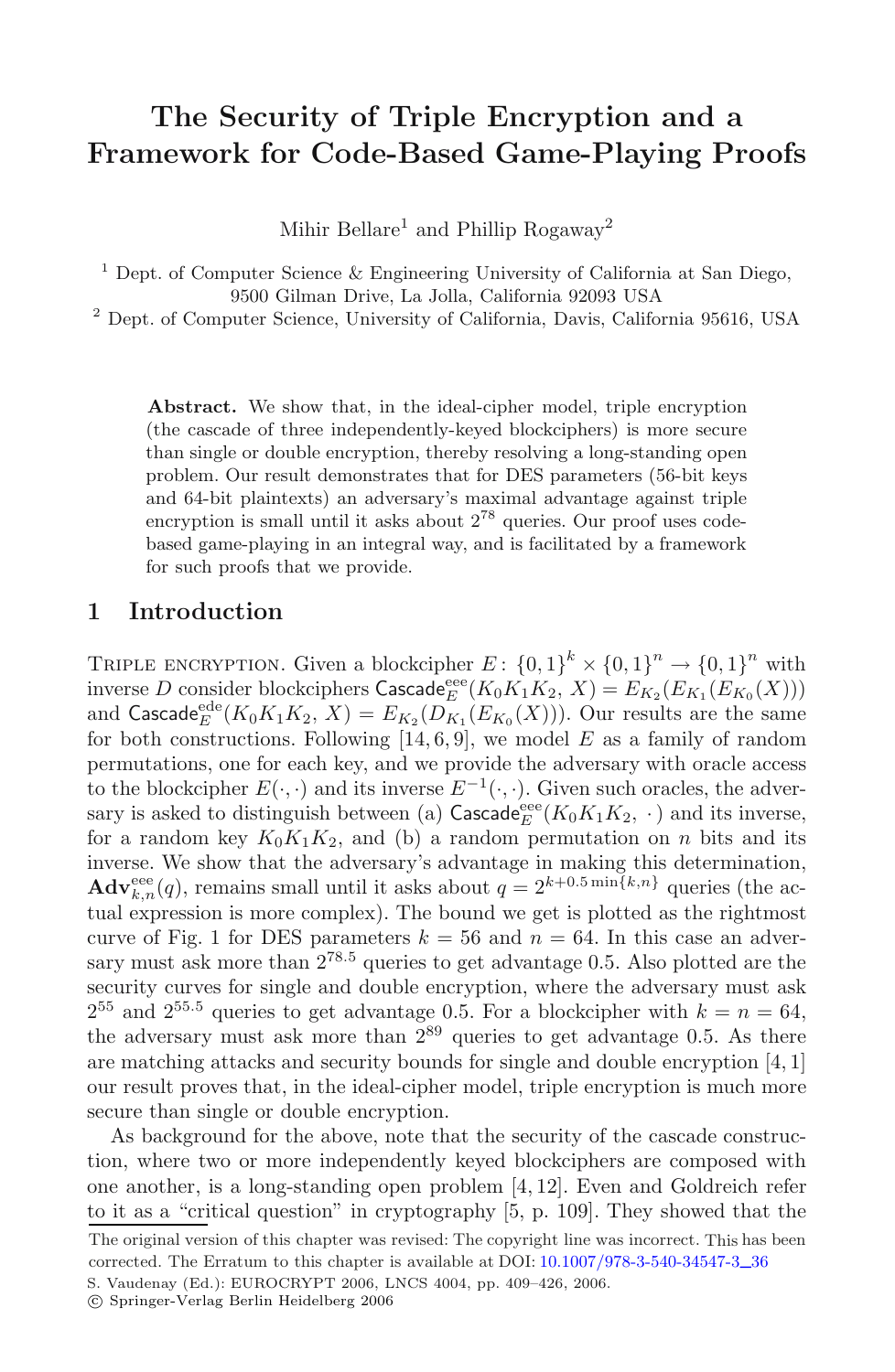

**Fig. 1.** Upper bound on adversarial advantage (proven security) verses  $\log_2 q$  (where  $q$ =number of queries) for the cascade construction, assuming key length  $k = 56$  and block length  $n = 64$ . Single encryption is the leftmost curve, double encryption is the middle curve [1], and triple encryption in the rightmost curve, as given by Theorem 1.

cascade of ciphers is at least as strong as the weakest cipher in the chain [5], while Maurer and Massey showed that, in a weaker attack model, it is at least as strong as the first cipher in the chain [11]. Aiello, Bellare, Di Crescenzo, and Venkatesan [1] prove the security of double-encryption (the two-stage cascade) in the same model as we use in this paper, showing that the maximal adversary advantage in q queries is  $q^2/2^{2k}$ . The meet-in-the-middle attack [4] implies that this is the best possible. So the adversary's advantage for double-encryption is only small until  $q \approx 2^k$ , just as for single encryption (although it grows as a slower rate). Thus triple encryption is the shortest potentially "good" cascade. And, indeed, triple DES is the cascade that is widely standardized and used [13].

The best published attack on three-key triple-encryption is due to Lucks [10]. He does not work out an explicit lower bound for  $\mathbf{Adv}_{k,n}^{\text{eee}}(q)$ , but in the case of triple-DES, the adversary's advantage becomes large at around  $q = 2^{90}$  queries (using enormous time and memory, too). We prove security to about  $2^{78}$  queries, so there is no contradiction.

As for the cascade of  $\ell \geq 4$  blockciphers, the maximal advantage in our attack model is no worse than it is for triple encryption, so our result proves that cascade "works" for all  $\ell \geq 3$ . It is open if security increases with increasing  $\ell$ .

Game-playing framework. Our proof for triple-encryption uses game-playing in an integral way, first to recast the advantage we wish to bound via a simpler game, and later to analyze that game via others. Ultimately one is left with a game where conventional probabilistic reasoning can be applied.

What constitutes a game-playing proof is a matter of perspective. To some, a game-playing proof in cryptography is any proof where one conceptualizes the adversary's interaction with its environment as a kind of game, the proof proceeding by constructing a "chain" of such games. Viewed in this way, gameplaying proofs have their origin in the earliest hybrid arguments, which began with Goldwasser and Micali [7] and Yao [16]. Bellare and Goldwasser [2] provide an early example of the use of a game-chain to prove security of a construction that uses multiple different cryptographic primitives.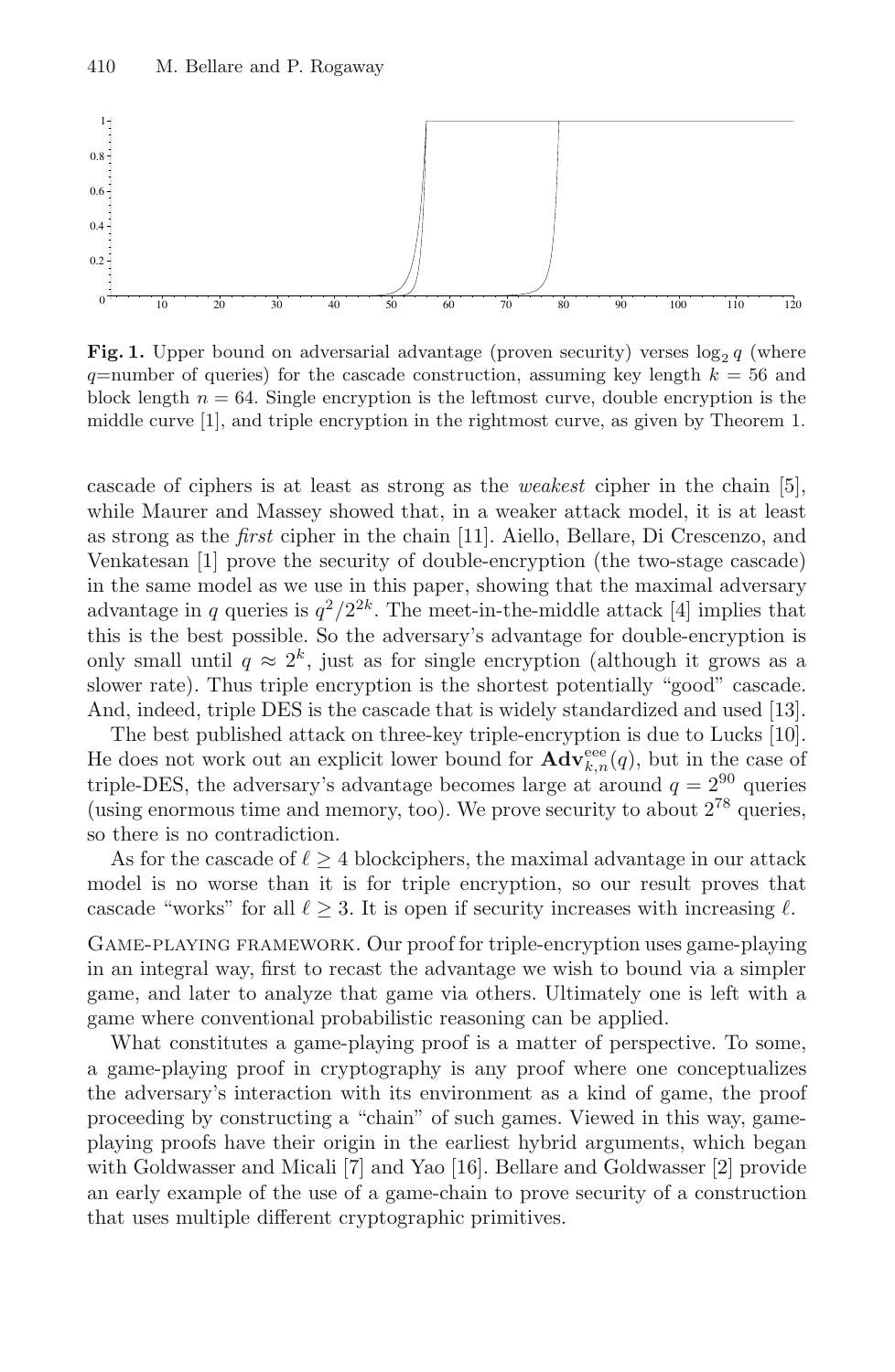In our treatment, games are code (ie, programs), not abstract environments; as we develop it, game-playing centers around making disciplined transformations to code. This approach begins with Kilian and Rogaway [9], and was used by Rogaway in many subsequent works. The framework of Section 2 develops this approach, and in particular our Fundamental Lemma (Lemma 1) is about the probability that an adversary can distinguish between games (programs) that differ in a certain syntactic way.

Shoup has independently and contemporaneously prepared a manuscript on game playing [15], advocating the use of game chains to make proofs more accessible. Shoup has often used game-playing over the years. His approach is not code-based. Shoup's [15, Lemma 1] functions like our Fundamental Lemma, but the former is cast in terms of conditional probabilities while the latter talks of programs that differ only after the setting of a flag bad.

Following the web distribution of this paper, Halevi argues for the creation of an automated tool to help write and verify game-based proofs [8]. We agree. The possibility for such tools has always been one of our motivations, and one of the reasons we focus on code-based games.

Our broader paper [3] contains further illustrations of game-based proofs (the PRP/PRF Switching Lemma, the CBC MAC, and OAEP) and a discussion of general techniques for code-based game-playing.

## **2 The Game-Playing Framework**

Games are programs, written in pseudocode or in some formalized programming language. We describe some elements of the language we use. The semantics of a boolean variable, which we will also call a  $flag$ , is that once true it stays true. A *random-assignment* statement has the form  $s \stackrel{s}{\leftarrow} S$  where S is a finite set. This is the only source of randomness in programs. A game consists of an initialization procedure (Initialize), a finalization procedure (Finalize), and named *oracles* (each a procedure). The adversary, which we also regard as code, makes calls to the oracles, passing in values from some finite domain associated to each oracle. The initialization or finalization procedures may be absent, and often are, and there may be any number of oracles, including none. All variables in a game are global, and they are not visible to the adversary.

We can run a game G with an adversary A. To begin, variables are given initial values. Integer variables are initialized to 0; boolean variables are initialized to false; string variables are initialized to the empty string  $\varepsilon$ ; set variables are initialized to the empty set  $\emptyset$ ; and array variables hold the value undefined at every point. These conventions often enable omitting explicit initialization code. When used in a boolean expression, undefined values are regarded as false.

The Initialize procedure is the first to execute, possibly producing an output  $inp.$  This is provided as input to the Adversary procedure  $A$ , which now runs. The adversary code can make oracle queries via statements of the form  $y \leftarrow P(\cdots)$ for any oracle  $P$  that has been defined in the game. The result is to assign to  $y$  the value returned by the procedure call. We assume that the game and adversary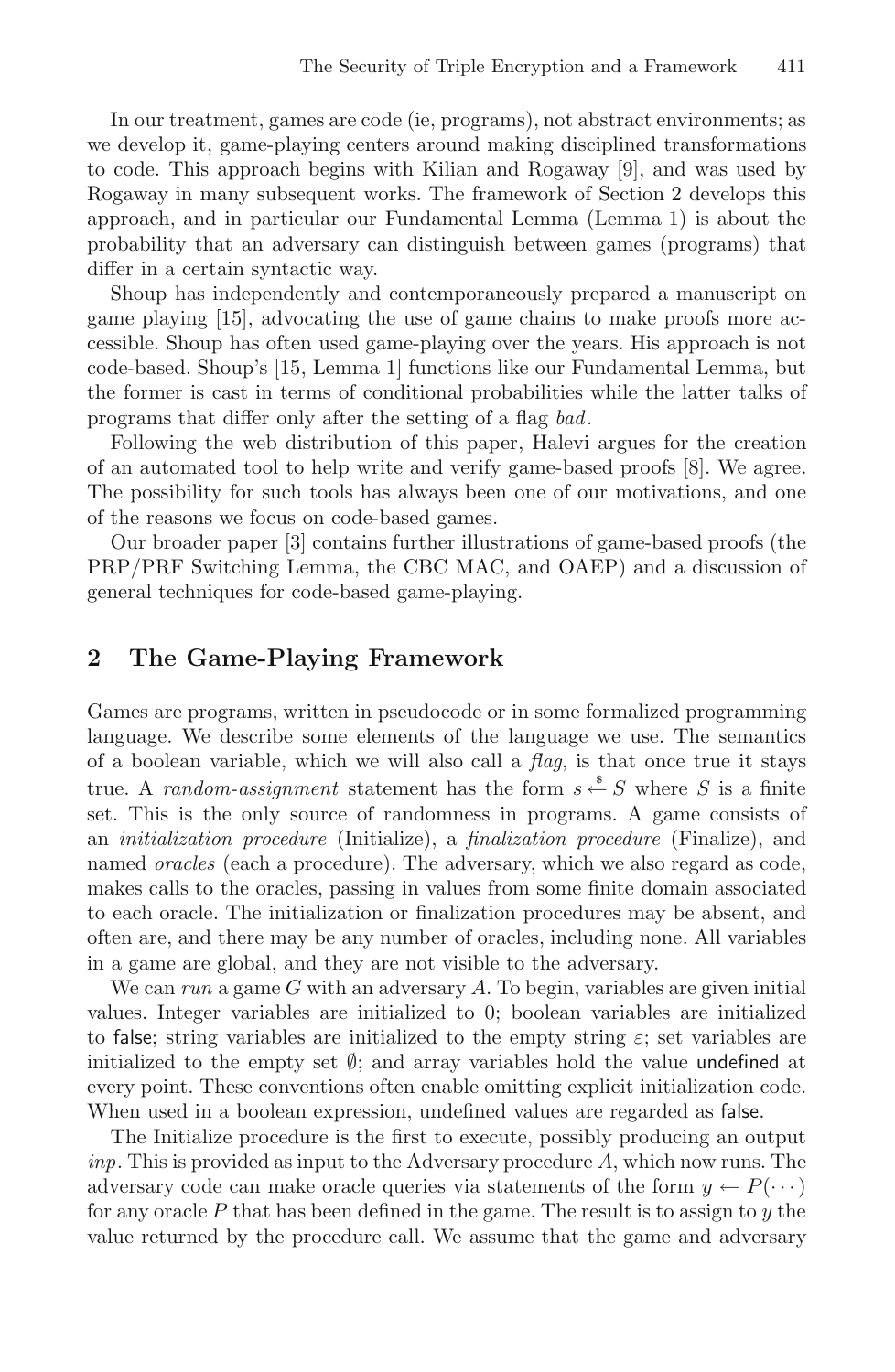match syntactically, meaning that all the oracle calls made by the adversary are to oracles specified in the game, and with arguments that match in quantity and type. The semantics of a call is call-by-value; the only way for an oracle to return a value to the adversary is via a return statement. When adversary A halts, possibly with some *adversary output*, we call Finalize, providing it any such output. The Finalize procedure returns a string that we call the game output. If we omit specifying Initialize or Finalize, or their return-statements, it means that the procedure returns its input. The game output and adversary output are often the same, because Finalize (or a return-statement for it) is unspecified.

The adversary and game outputs can be regarded as random variables. We write  $Pr[A^G \Rightarrow 1]$  for the probability that the adversary output is 1 when we run game G with adversary A, and  $Pr[G^A \Rightarrow 1]$  for the probability that the game output is 1 when we run game  $G$  with adversary  $A$ .

ADVANTAGES. If G and H are games and A is an adversary, let  $\mathbf{Adv}(A^G, A^H)$  =  $Pr[A^G \Rightarrow 1] - Pr[A^H \Rightarrow 1]$  and  $Adv(G^A, H^A) = Pr[G^A \Rightarrow 1] - Pr[H^A \Rightarrow 1]$ . These represent the advantage of the adversary in distinguishing the games, the first measured via adversary output and the second via game output. We refer to the first as the adversarial advantage and the second as the game advantage. We say that  $G, H$  are *adversarially indistinguishable* if for any adversary  $A$  it is the case that  $\mathbf{Adv}(A^G, A^H) = 0$ , and *equivalent* if for any adversary A it is the case that  $\mathbf{Adv}(G^A, H^A) = 0.$  We will often use the fact that

$$
\mathbf{Adv}(A^G, A^I) = \mathbf{Adv}(A^G, A^H) + \mathbf{Adv}(A^H, A^I)
$$
 (1)

$$
\mathbf{Adv}(G^A, I^A) = \mathbf{Adv}(G^A, H^A) + \mathbf{Adv}(H^A, I^A)
$$
\n(2)

for any games  $G, H, I$  and any adversary  $A$ . These follow simply from the fact that  $(a - b) + (b - c) = a - c$ . These will be referred to as the *triangle equalities*.

THE FUNDAMENTAL LEMMA. Let  $G$  and  $H$  be games and let bad be a flag that occurs in both of them. Then we say that  $G$  and  $H$  are *identical-until-bad* if their code is the same except that there might be places where  $G$  has a statement  $bad \leftarrow true, S$  while game H has a corresponding statement  $bad \leftarrow true, T$  for some  $T$  that may be different from  $S$ . (One could also say that  $G$  and  $H$  are are identical-until-bad if one has the statement if bad then S where the other has the empty statement, for this can be rewritten in the form above.) The identical-until-bad predicate is an equivalence relation.

We write  $Pr[A^G]$  sets bad or  $Pr[G^A]$  sets bad or refer to the probability that the flag bad is true at the end of the execution of the adversary  $A$  with game  $G$ (that is, when Finalize terminates). The fundamental lemma says that the advantage that an adversary can obtain in distinguishing a pair of identical-until-bad games is at most the probability that its execution sets bad in one of them.

**Lemma 1.** [Fundamental lemma of game-playing] Let G and H be identicaluntil-bad games and let A be an adversary. Then

$$
\mathbf{Adv}(A^G, A^H) \le \Pr[A^G \text{ sets } bad] \text{ and } \mathbf{Adv}(G^A, H^A) \le \Pr[G^A \text{ sets } bad].
$$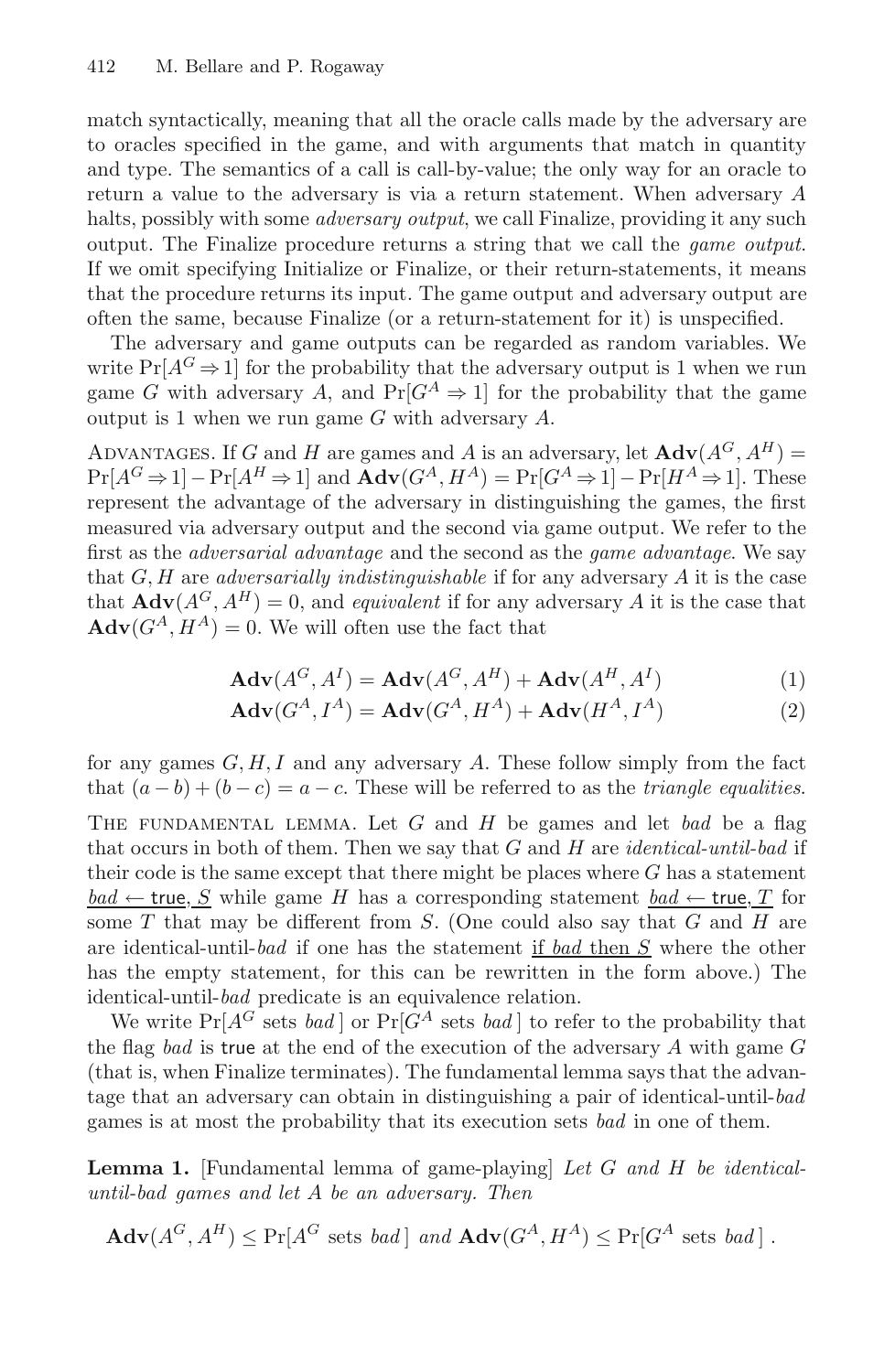П

More generally, if  $G$ ,  $H$ , and  $I$  are identical-until-bad games then

 $|\mathbf{Adv}(A^G, A^H)| \leq \Pr[A^I \text{ sets } bad] \text{ and } |\mathbf{Adv}(G^A, H^A)| \leq \Pr[I^A \text{ sets } bad].$ 

One of the most common manipulations of games along a game chain is to change what happens after *bad* gets set to true. Any modification following the setting of bad leaves unchanged the probability of setting bad.

**Proposition 1.** [After bad is set, nothing matters] Let G and H be identicaluntil-bad, and A an adversary. Then  $Pr[G^A \text{ sets } bad] = Pr[H^A \text{ sets } bad].$ П

## **3 The Security of Three-Key Triple-Encryption**

DEFINITIONS. Let  $E: \{0,1\}^k \times \{0,1\}^n \rightarrow \{0,1\}^n$  be a blockcipher with key length k and block length n. For  $K \in \{0,1\}^k$  and  $X \in \{0,1\}^n$  let  $E_K(X) =$  $E(K, X)$ . Let  $E^{-1}$ :  $\{0, 1\}^k \times \{0, 1\}^n \to \{0, 1\}^n$  be the blockcipher that is the inverse of  $E$ . We associate to  $E$  two blockciphers formed by composition; denoted  $\textsf{Cascade}_{E}^{\text{eee}}, \textsf{Cascade}_{E}^{\text{ede}}: \{0,1\}^{3k} \times \{0,1\}^{n} \to \{0,1\}^{n}, \text{ these were defined}$ in Section 1. These blockciphers have key length  $3k$  and block length n and are sometimes referred to as the *three-key* forms of triple encryption. We will call the two methods EEE and EDE, respectively. There is also a two-key variant of triple encryption, obtained by setting  $K_0 = K_2$ , but we do not investigate it since the method admits comparatively efficient attacks [12].

We will be working in the ideal-blockcipher model, as in works like [6, 9, 1]. Let Bloc(k, n) be the set of all blockciphers  $E: \{0,1\}^k \times \{0,1\}^n \to \{0,1\}^n$ . Thus  $E \stackrel{\hspace{0.1em}\mathsf{\scriptscriptstyle\$}}{\leftarrow} \text{Bloc}(k,n)$  means that  $E_K: \{0,1\}^n \rightarrow \{0,1\}^n$  is a random permutation on *n*-bit strings for each  $K \in \{0,1\}^k$ . We consider an adversary A that can make four types of oracle queries:  $T(X)$ ,  $T^{-1}(Y)$ ,  $E(K, X)$ , and  $E^{-1}(K, Y)$ , where  $X, Y \in \{0, 1\}^n$  and  $K \in \{0, 1\}^k$ . (As for our syntax, *T*, *T*<sup>−1</sup>, *E*, *E*<sup>−1</sup> are formal symbols, not specific functions.) The advantage of A against EEE and the maximal advantage against EEE obtainable using q queries are defined as

$$
\mathbf{Adv}_{k,n}^{\text{eee}}(A) = \mathbf{Adv}(A^{C_0}, A^{R_0}) \text{ and } \mathbf{Adv}_{k,n}^{\text{eee}}(q) = \max_{A} \left\{ \mathbf{Adv}_{k,n}^{\text{eee}}(A) \right\}
$$

where the games  $C_0$ ,  $R_0$  are shown in Fig. 2 and the maximum is over all adversaries  $A$  that make at most  $q$  oracle queries (that is, a total of  $q$  across all four oracles). The advantage of A measures its ability to tell whether  $T(\cdot)$  is a random permutation or is  $\tilde{\text{C}ascade}^{\text{eee}}(K_0K_1K_2, \cdot)$  for  $K_0K_1K_2$  chosen independently at random from  $\{0,1\}^{3k}$  and where  $E$  realizes a random blockcipher and  $T^{-1}, E^{-1}$  realize inverses of *T*, *E*, respectively.

Define the *query threshold*  $\mathbf{QTh}_{1/2}^{\text{eee}}(k, n)$  as the largest integer q for which  $\mathbf{Adv}_{k,n}^{\text{eee}}(q) \leq 1/2$ . We will regard EEE as being secure up to  $\mathbf{QTh}_{1/2}^{\text{eee}}(k,n)$ queries. Let  $\mathbf{Adv}_{k,n}^{\text{ede}}(A), \mathbf{Adv}_{k,n}^{\text{ede}}(q),$  and  $\mathbf{QTh}_{1/2}^{\text{ede}}(k,n)$  be defined in the analogous way.

RESULTS. We are now ready to state our result about the security of triple encryption.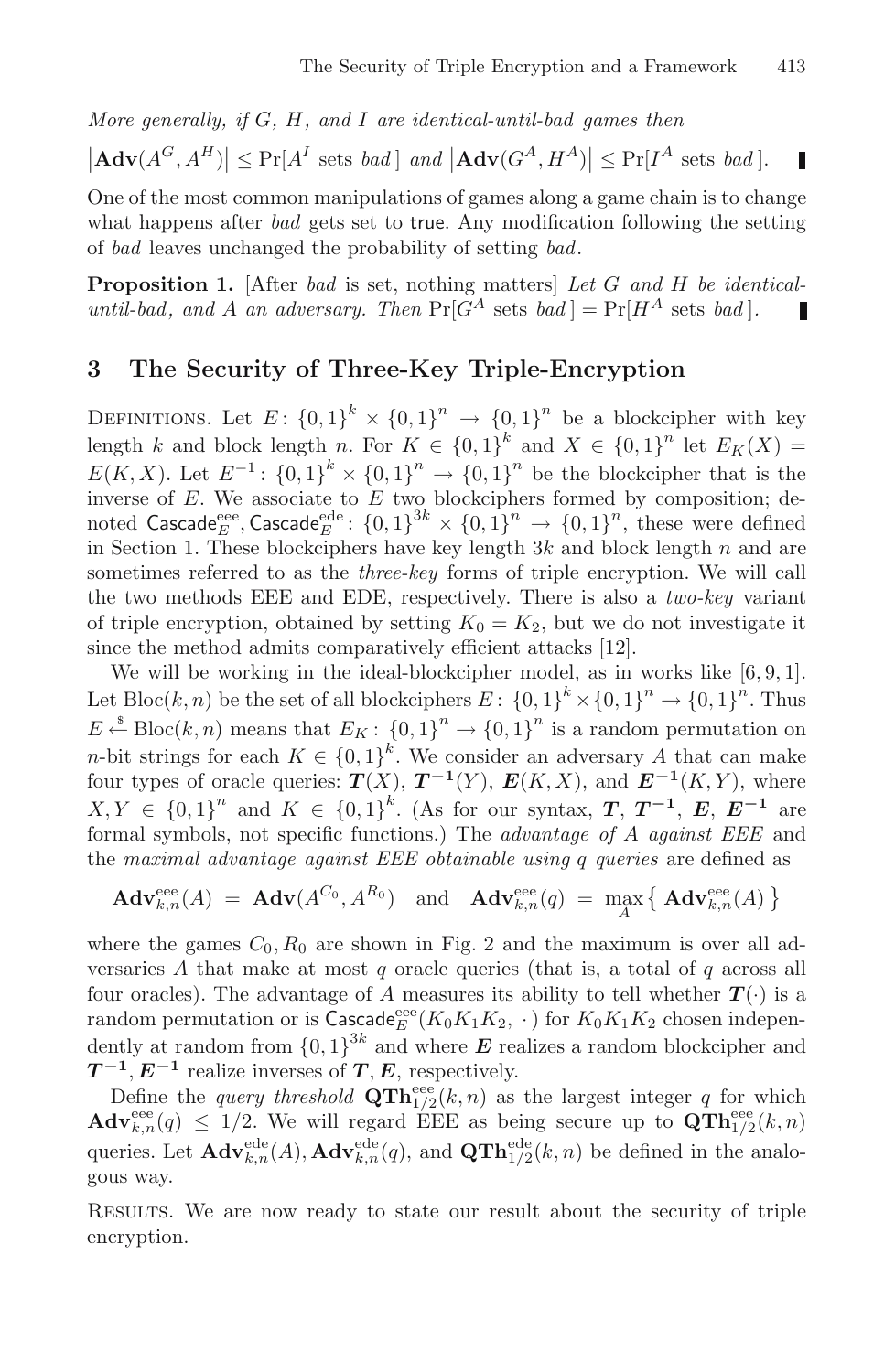**Theorem 1.** [Security of triple-encryption] Let  $k, n \geq 2$ . Let  $\alpha = \max(2e^{2k-n})$ ,  $2n + k$ ). Then

$$
\mathbf{Adv}_{k,n}^{\text{eee}}(q) \le 4\alpha \frac{q^2}{2^{3k}} + 10.7 \left(\frac{q}{2^{k+n/2}}\right)^{2/3} + \frac{12}{2^k} \,. \tag{3}
$$

We display the result graphically in Fig. 1 for DES parameters  $k = 56$  and  $n =$ 64. Our bound implies that  $\mathbf{QTh}_{1/2}^{\text{eee}}(k, n)$  is, very roughly, about  $2^{k+\min(k,n)/2}$ , meaning that EEE is secure up to this many queries.

For EDE the result is the same, meaning that  $\mathbf{Adv}_{k,n}^{\text{ede}}(q)$  is also bounded by the quantity on the right-hand-side of (3). This can be shown by mostlynotational modifications to the proof of Theorem 1.

## **4 Proof of Theorem 1**

Overview. The first step in our proof reduces the problem of bounding the advantage of an adversary A against EEE to bounding certain quantities that relate to a different, *simplified* adversary  $B$ . By a simplified adversary we mean one that makes no  $T(\cdot)$ ,  $T^{-1}(\cdot)$  queries, meaning it only has oracles  $E(\cdot, \cdot)$  and  $E^{-1}(\cdot, \cdot)$ . We will consider two games, both involving random, distinct keys  $K_0, K_1, K_2$ . In one game  $(R_3)$   $E_{K_2}$  is random, while in the other  $(D_S)$ , it is correlated to  $E_{K_0}, E_{K_1}$ . The quantities we will need to bound are the ability of our simplified adversary to either distinguish these games without extending a 2-chain, or to extend a 2-chain in one of the games, where what it means to extend a 2-chain is explained below. We will be able to provide these two bounds via two lemmas. The first considers a simplified game in which an adversary has only three permutation oracles, either all random or one correlated to the rest, and has to distinguish them without extending a 2-chain. The second bounds the probability that the adversary can extend a 2-chain in  $R_3$ .

Conventions. We begin with some conventions. An adversary A against EEE can make oracle queries  $T(X)$ ,  $T^{-1}(Y)$ ,  $E(K, X)$ , or  $E^{-1}(K, Y)$  for any  $X, Y \in$  ${0,1}^n$  and  $K \in {0,1}^k$ . We will assume that any adversary against EEE is deterministic and never makes a redundant query. A query is redundant if it has been made before; a query  $T^{-1}(Y)$  is redundant if A has previously received Y in answer to a query  $T(X)$ ; a query  $T(X)$  is redundant if A has previously received X in answer to a query  $T^{-1}(Y)$ ; a query  $E^{-1}(K, Y)$  is redundant if A has previously received Y in answer to a query  $E(K, X)$ ; a query  $E(K, X)$ is redundant if A has previously received X in answer to a query  $E^{-1}(K, Y)$ . Assuming A to be deterministic and not to ask redundant queries is without loss of generality in the sense that for any A that asks q queries there is an  $A'$ asking at most  $q$  queries that satisfies these assumptions and achieves the same advantage as A. Our general conventions about games imply that A never asks a query with arguments outside of the intended domain, meaning  ${0, 1}^k$  for keys and  ${0,1}^n$  for messages.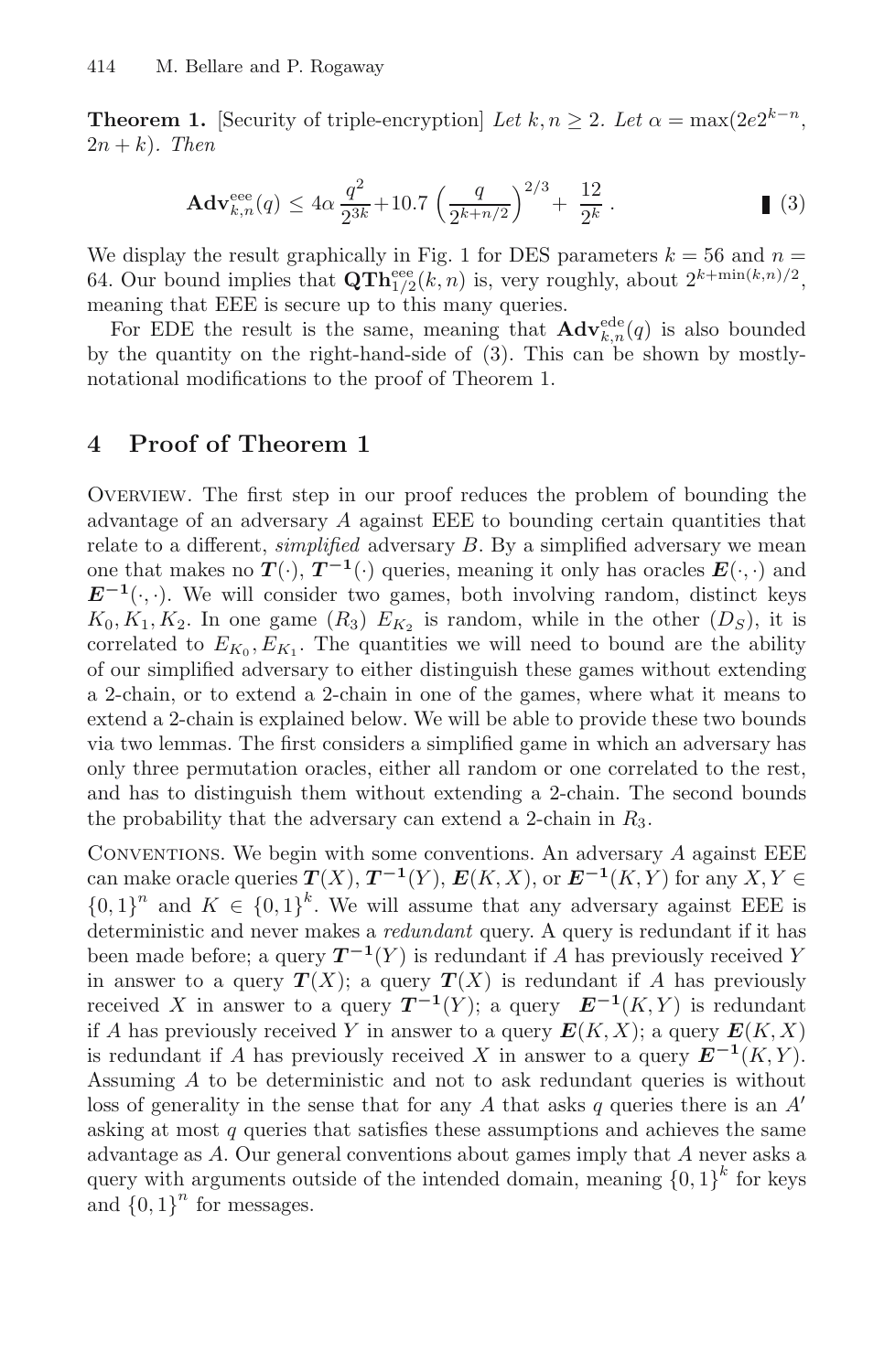| procedure Initialize<br>$K_0, K_1, K_2 \stackrel{\$}{\leftarrow} \{0,1\}^k$ , $E \stackrel{\$}{\leftarrow} \text{Block}(k,n)$ , $T \stackrel{\$}{\leftarrow} \text{Perm}(n)$ , $T \leftarrow E_{K_2} \circ E_{K_1} \circ E_{K_0}$                                                                                               |                                                                                                                                                                                  |                          |  |  |
|---------------------------------------------------------------------------------------------------------------------------------------------------------------------------------------------------------------------------------------------------------------------------------------------------------------------------------|----------------------------------------------------------------------------------------------------------------------------------------------------------------------------------|--------------------------|--|--|
| procedure $T(P)$<br>return $T[P]$                                                                                                                                                                                                                                                                                               | procedure $T^{-1}(S)$<br>return $T^{-1}[S]$                                                                                                                                      |                          |  |  |
| procedure $E(K, X)$<br>return $E_K[X]$                                                                                                                                                                                                                                                                                          | procedure $E^{-1}(K,Y)$<br>return $E_K^{-1}[Y]$                                                                                                                                  | Game $R_0$<br>Game $C_0$ |  |  |
| procedure Initialize<br>$(K_0, K_1, K_2) \stackrel{\text{s}}{\leftarrow} \text{Distinct}_3^k$ , $E \stackrel{\text{s}}{\leftarrow} \text{Block}(k, n)$ , $T \stackrel{\text{s}}{\leftarrow} \text{Perm}(n)$ , $E_{K_2} \leftarrow T \circ E_{K_0}^{-1} \circ E_{K_1}^{-1}$                                                      |                                                                                                                                                                                  |                          |  |  |
| procedure $T(P)$<br>return $T[P]$                                                                                                                                                                                                                                                                                               | procedure $T^{-1}(S)$<br>return $T^{-1}[S]$                                                                                                                                      |                          |  |  |
| procedure $E(K, X)$<br>return $E_K[X]$                                                                                                                                                                                                                                                                                          | procedure $E^{-1}(K,Y)$<br>return $E_K^{-1}[Y]$                                                                                                                                  | Game $R_1$<br>Game $C_1$ |  |  |
| procedure Initialize<br>$(K_0, K_1, K_2) \stackrel{\hspace{0.1em}\mathsf{\scriptscriptstyle\$}}{\leftarrow} \mathsf{Distinct}_3^k, \quad E \stackrel{\hspace{0.1em}\mathsf{\scriptscriptstyle\$}}{\leftarrow} \mathsf{Bloc}(k, n), \quad \Big  E_{K_2} \leftarrow T \circ E_{K_0}^{-1} \circ E_{K_1}^{-1}$                      |                                                                                                                                                                                  |                          |  |  |
| procedure $E(K, X)$<br>return $E_K[X]$                                                                                                                                                                                                                                                                                          | procedure $E^{-1}(K,Y)$<br>return $E_K^{-1}[Y]$                                                                                                                                  | Game $R_2$<br>Game $C_T$ |  |  |
| procedure Initialize                                                                                                                                                                                                                                                                                                            | $(K_0, K_1, K_2) \stackrel{\$}{\leftarrow} \text{Distinct}_3^k$ , $E \stackrel{\$}{\leftarrow} \text{Bloc}(k, n)$ , $E_{K_2} \leftarrow S \circ E_{K_0}^{-1} \circ E_{K_1}^{-1}$ |                          |  |  |
| procedure $E(K, X)$<br>if $\exists i \in \{0, 1, 2\}$ such that $K = K_i$ then<br>Game $R_3$<br>$Q \leftarrow E_{K_{i+2}}^{-1}[X], \quad P \leftarrow E_{K_{i+1}}^{-1}[Q]$<br>Game $D_S$<br>if $P \xrightarrow{i+1} Q \xrightarrow{i+2} X$ then $x2ch \leftarrow$ true<br>Add arc $X \xrightarrow{i} E_K[X]$<br>return $E_K[X]$ |                                                                                                                                                                                  |                          |  |  |
| procedure $E^{-1}(K,Y)$<br>if $\exists i \in \{0, 1, 2\}$ such that $K = K_i$ then<br>$Q \leftarrow E_{K_{i+1}}[Y], \quad R \leftarrow E_{K_{i+2}}[Q]$<br>if $Y \xrightarrow{i+1} Q \xrightarrow{i+2} R$ then $x2ch \leftarrow$ true<br>Add arc $E_K^{-1}[Y] \stackrel{i}{\longrightarrow} Y$<br>return $E_K^{-1}[Y]$           | procedure Finalize $\text{(out)}$<br>if $x2ch$ then return 1 else return out                                                                                                     |                          |  |  |

**Fig. 2.** The  $C_X$  or  $D_X$  games include the boxed statements while the  $R_i$  games do not

#### **4.1 Reduction to Simplified Adversary**

Consider the games in Fig. 2. The  $R$ -games (where  $R$  stands for random) omit the boxed assignment statements while the C-games and D-game include them. Distinct<sup>k</sup><sub>3</sub> denotes the set of all triples  $(K_0, K_1, K_2) \in (\{0, 1\}^k)^3$  such that  $K_0 \neq K_1$  and  $K_1 \neq K_2$  and  $K_0 \neq K_2$ . Games  $R_0$ ,  $R_1$ ,  $C_0$ ,  $C_1$  will be run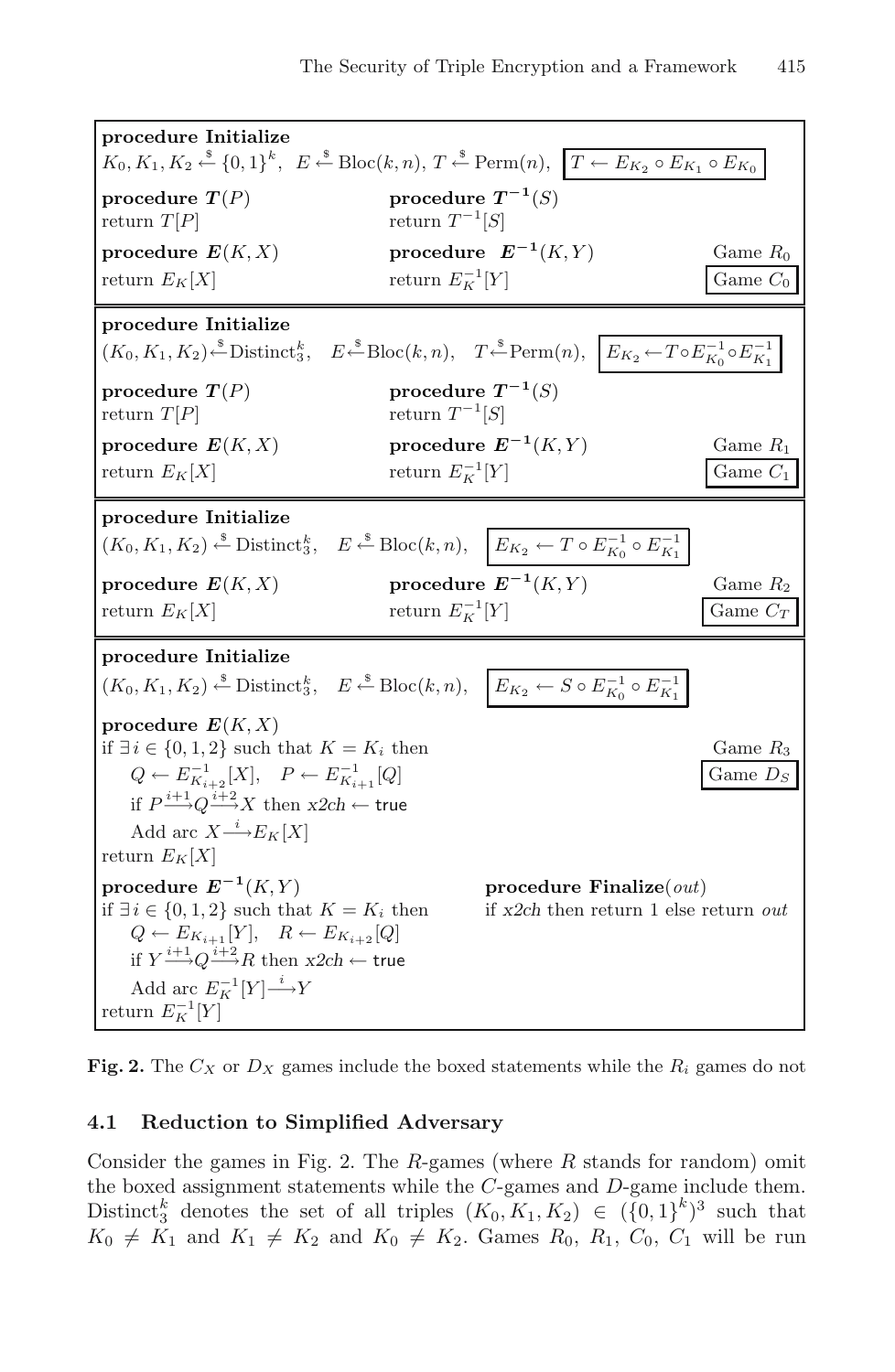with an adversary against EEE. The rest of the games will be run with a simplified adversary. Game  $C_T$  is parameterized by a permutation  $T \in \text{Perm}(n)$ , meaning we are effectively defining one such game for every  $T$ , and similarly  $D<sub>S</sub>$  is parameterized by a permutation  $S \in \text{Perm}(n)$ . Game  $D<sub>S</sub>$  grows an (initially without edges) edge-labeled directed graph with vertex set  ${0, 1}^n$ . An arc  $X \xrightarrow{i} Y$  is created when a query  $\mathbf{E}_{K_i}(X)$  returns the value Y or a query  $E_{K_i}^{-1}(Y)$ returns the value  $X$ . The boolean flag  $x2ch$  is set if the adversary extends a 2-chain, meaning that a path  $P^{i+1}Q^{i+2}R$  exists in the graph and the adversary asks either  $E_{K_i}(R)$  or  $E_{K_i}^{-1}(P)$ , where the indicated addition is modulo 3. Note that  $D<sub>S</sub>$  has an explicit Finalize procedure, indicating we will be interested in the game output rather than the adversary output.

**Lemma 2.** Let A be an adversary that makes at most q queries. Then there is a permutation  $S \in \text{Perm}(n)$  and a simplified adversary B making at most q queries such that  $\mathbf{Adv}_{k,n}^{\text{eee}}(A)$  is at most

$$
\mathbf{Adv}(D_S^B, R_3^B) + \Pr[D_S^B \ \text{sets x2ch} ] + \Pr[R_3^B \ \text{sets x2ch} ] + \frac{6}{2^k} \, .
$$

*Proof (Lemma 2).* Game  $C_0$  defines  $T$  as  $E_2 \circ E_1 \circ E_0$  for random  $E_0, E_1, E_2$ , while game  $C_1$  defines  $E_2$  as  $T \circ E_{K_0}^{-1} \circ E_{K_1}^{-1}$  for random  $T, E_{K_0}, E_{K_1}$ . However, these processes are identical. With this factored out, the difference between  $C_1$ and  $C_0$  is that the former draws the keys  $K_0, K_1, K_2$  from Distinct<sup>k</sup><sub>3</sub> while the latter draws them from  $({0,1})^k$ <sup>3</sup>. Games  $R_1$  and  $R_0$  differ in only the latter way. So using (1) we have

$$
Adv_{k,n}^{eee}(A) = Adv(A^{C_0}, A^{R_0}) \le Adv(A^{C_1}, A^{R_1}) + \frac{6}{2^k}.
$$

Game  $C_T$  is parameterized by a permutation  $T \in \text{Perm}(n)$ . For any such T we consider an adversary  $A_T$  that has T hardwired in its code and is simplified, meaning can make queries  $E(K, X)$  and  $E^{-1}(K, Y)$  only. This adversary runs A, answering the latter's  $E(K, X)$  and  $E^{-1}(K, Y)$  queries via its own oracles, and answering  $T(X)$  and  $T^{-1}(Y)$  queries using T. Note that  $A_T$  makes at most q oracle queries. Choose  $S \in \text{Perm}(n)$  such that  $\text{Adv}(A_S^{Cs}, A_S^{R_2})$  is the maximum over all  $T \in \text{Perm}(n)$  of  $\text{Adv}(A_T^{C_T}, A_T^{R_2})$  and let  $B = A_S$ . We now have  $\mathbf{Adv}(A^{C_1}, A^{R_1}) \leq \mathbf{Adv}(B^{C_S}, B^{R_2})$ . Now by (2) we have

$$
\mathbf{Adv}(B^{C_S}, B^{R_2}) \leq \mathbf{Adv}(C_S^B, D_S^B) + \mathbf{Adv}(D_S^B, R_3^B) + \mathbf{Adv}(R_3^B, R_2^B).
$$

Game  $C_S$  (resp. game  $R_2$ ) can be easily transformed into an equivalent game such that this game and game  $D<sub>S</sub>$  (resp.  $R<sub>3</sub>$ ) are identical-until-x2ch, so by the Fundamental Lemma we have  $\mathbf{Adv}(C_S^B, D_S^B) \leq \Pr[D_S^B \text{ sets } x2ch]$  and  $\mathbf{Adv}(R_3^B, R_2^B)$  $\leq \Pr[R_3^B \text{ sets } x2ch]$ . Putting all this together completes the lemma's proof.  $\sim$ 

Letting  $p = Pr \left[ R_3^B \text{ sets } x2ch \right]$ , we now need to bound

$$
\mathbf{Adv}(D_S^B, R_3^B) + (\Pr\left[D_S^B \text{ sets } x2ch\right] - p) + 2p.
$$
 (4)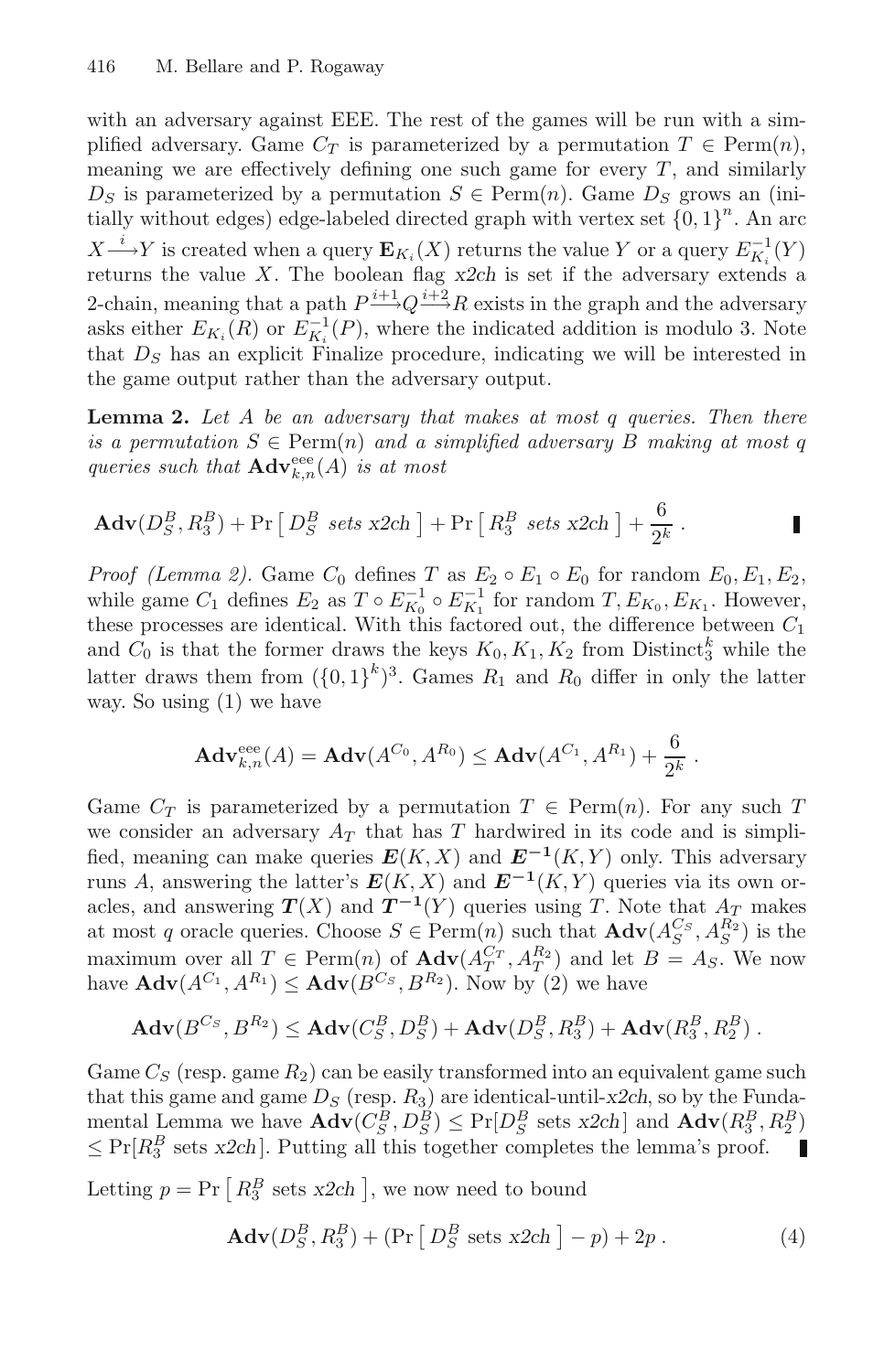We will be able to bound the first two terms by bounding the advantages of a pair  $B_1, B_2$  of adversaries, related to  $B$ , in distinguishing between a pair of games that involve only three permutation oracles, the first two random, and the third either random or correlated to the first two. We will bound  $p$  separately via a combinatorial argument. We now state the lemmas we need, conclude the proof of Theorem 1 using them in Section 4.4, and then return to provide the proofs of the two lemmas.

#### **4.2 Pseudorandomness of Three Correlated Permutations**

We posit a new problem. Consider games  $G$  and  $H$  defined in Fig. 3. Game  $G$ grows an edge-labeled graph, which we shall describe shortly. An adversary may make queries  $\Pi(i, X)$  or  $\Pi^{-1}(i, Y)$  where  $i \in \{0, 1, 2\}$  and  $X, Y \in \{0, 1\}^n$ . The oracles realize three permutations and their inverses, the function realized by  $\Pi^{-1}(i, \cdot)$  being the inverse of that realized by  $\Pi(i, \cdot)$ . In both games permutations  $\pi_0$ ,  $\pi_1$  underlying  $\mathbf{\Pi}(0, \cdot)$  and  $\mathbf{\Pi}(1, \cdot)$  are uniform and independent. In game G the permutation  $\pi_2$  underlying  $\Pi(2, \cdot)$  is also uniform and independent of  $\pi_0$  and  $\pi_1$ , but in game H it is equal to  $\pi_1^{-1} \circ \pi_0^{-1}$ .



**Fig. 3.** Game H includes the boxed statement, game G does not

Notice that it is easy for an adversary to distinguish between games  $G$  and  $H$ by making queries that form a "chain" of length three: for any  $P \in \{0,1\}^n$ , let the adversary ask and be given  $Q \leftarrow \pi_0(P)$ , then  $R \leftarrow \pi_1(Q)$ , then  $P' \leftarrow \pi_2(R)$ , and then have the adversary output 1 if  $P = P'$  (a "triangle" has been found) or 0 if  $P \neq P'$  (the "three-chain" is not in fact a triangle). What we will establish is that, apart from such behavior—extending a known "2-chain"—the adversary is not able to gain much advantage. To capture this, as the adversary A makes its queries and gets replies, the games grow an (initially without edges) edge-labeled directed graph G with vertex set. An arc  $X \xrightarrow{i} Y$  is created when a query  $\Pi(i, X)$ returns the value Y or a query  $\Pi^{-1}(i, Y)$  returns the value X. The boolean flag x2ch is set in the games if the adversary extends a 2-chain, meaning that a path  $P^{i+1}_{\longrightarrow} Q^{i+2}_{\longrightarrow} R$  exists in the graph and the adversary asks either  $\mathbf{\Pi}(i, R)$  or  $\Pi^{-1}(i, P)$ , where the indicated addition is modulo 3. We will be interested in the game outputs rather than the adversary outputs. Again using a game-based proof, we prove the following in Section 4.5: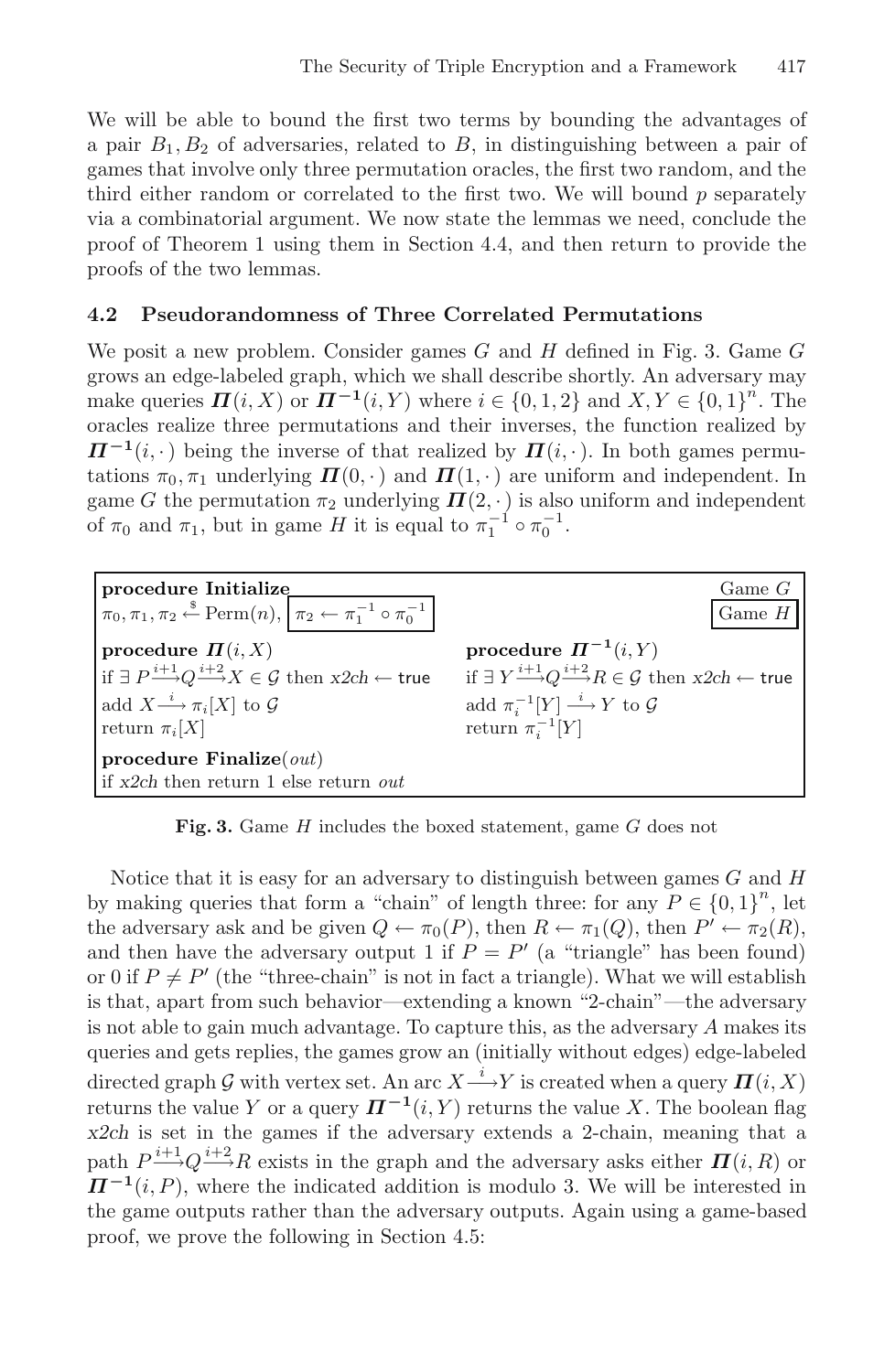**procedure**  $E(K, X)$  **procedure**  $E^{-1}(K, Y)$  Game L return  $E_K[X] \stackrel{\$}{\leftarrow} \overline{\text{image}}(E_K)$   $E_K^{-1}$  $\frac{N-1}{K}[Y] \stackrel{\$}{\leftarrow} \overline{\text{domain}}(E_K)$ **procedure Finalize**  $K_0, K_1, K_2 \stackrel{\$}{\leftarrow} \{0,1\}^k$ if (∃P)  $[E_{K_2} [E_{K_1} [E_{K_0} [P]]]]$  then  $bad \leftarrow$  true

**Fig. 4.** Game L captures improbability of making three chains

**Lemma 3.** If  $Pr\left[B^G \text{ makes } \geq h \text{ oracle queries}\right] \leq \delta \text{ then } \mathbf{Adv}(H^B, G^B) \leq$  $2.5 h<sup>2</sup>/2<sup>n</sup> + \delta.$ 

We remark that the lemma makes no (explicit) assumption about the probability that  $B^H$  makes h or more oracle queries.

#### **4.3 The Improbability of Forming a 3-Chain**

Consider an adversary B that can make  $E(K, X)$  or  $E^{-1}(K, Y)$  queries. Game L of Fig. 3 implements the oracles as a random blockcipher and its inverse, respectively, but samples these lazily, defining points as they are needed. Write  $X \xrightarrow{K} Y$  to mean that that B has made query  $E(K, X)$  and obtained Y as a result, or made query  $E^{-1}(K, Y)$  and obtained X as a result, for  $K \in \{0, 1\}^k$  and  $X, Y \in \{0,1\}^n$ . The Finalize procedure picks keys  $K_0, K_1, K_2$  at random, and sets *bad* if the adversary's queries have formed a three chain, meaning that there exist points  $P, Q, R, S \in \{0, 1\}^n$  such that  $P \xrightarrow{K_0} Q \xrightarrow{K_1} R \xrightarrow{K_2} S$ : the conditional which is the last line of Finalize means that there is a P for which  $E_{K_0}[P]$  is defined and  $E_{K_1}[E_{K_0}[P]]$  is defined and  $E_{K_2}[E_{K_1}[E_{K_0}[P]]]$  is defined. Our next lemma bounds the probability of this happening. The proof is in Section 4.6.

**Lemma 4.** Let  $k, n \geq 1$ . Let B be an adversary that asks at most q queries. Let  $\alpha = \max(2e^{2k-n}, 2n+k)$ . Then  $\Pr[B^L \text{ sets } bad] < 2\alpha q^2/2^{3k}$ .

#### **4.4 Putting Together the Pieces to Conclude Theorem 1**

Let B be a simplified adversary and  $S \in \text{Perm}(n)$  a permutation. We associate to B, S a pair of adversaries  $B_{S,1}$  and  $B_{S,2}$  that make  $\Pi(i, X)$  or  $\Pi^{-1}(i, Y)$ queries, where  $i \in \{0, 1, 2\}$  and  $X, Y \in \{0, 1\}^n$ , as follows. For  $b \in \{1, 2\}$ , adversary  $B_{S,b}$  picks  $(K_0, K_1, K_2)$  at random from Distinct<sup>k</sup><sub>3</sub> and picks E at random from  $Bloc(k, n)$ . It then runs B, replying to its oracle queries as follows. If B makes a query  $E(K, X)$ , adversary  $B_{S,b}$  returns  $E_K(X)$  if  $K \notin \{K_0, K_1, K_2\};$ returns  $\Pi(i, X)$  if  $K = K_i$  for  $i \in \{0, 1\}$ ; and returns  $S \circ \Pi(2, X)$  if  $K = K_2$ . Similarly, if B makes a query  $E^{-1}(K, Y)$ , adversary  $B_{S,b}$  returns  $E_K^{-1}(Y)$  if  $K \notin \{K_0, K_1, K_2\}$ ; returns  $H^{-1}(i, Y)$  if  $K = K_i$  for  $i \in \{0, 1\}$ ; and returns  $\Pi^{-1}(2, Y) \circ S^{-1}$  if  $K = K_2$ . Adversaries  $B_{S,1}, B_{S,2}$  differ only in their output, the first always returning 0 and the second returning the output out of B.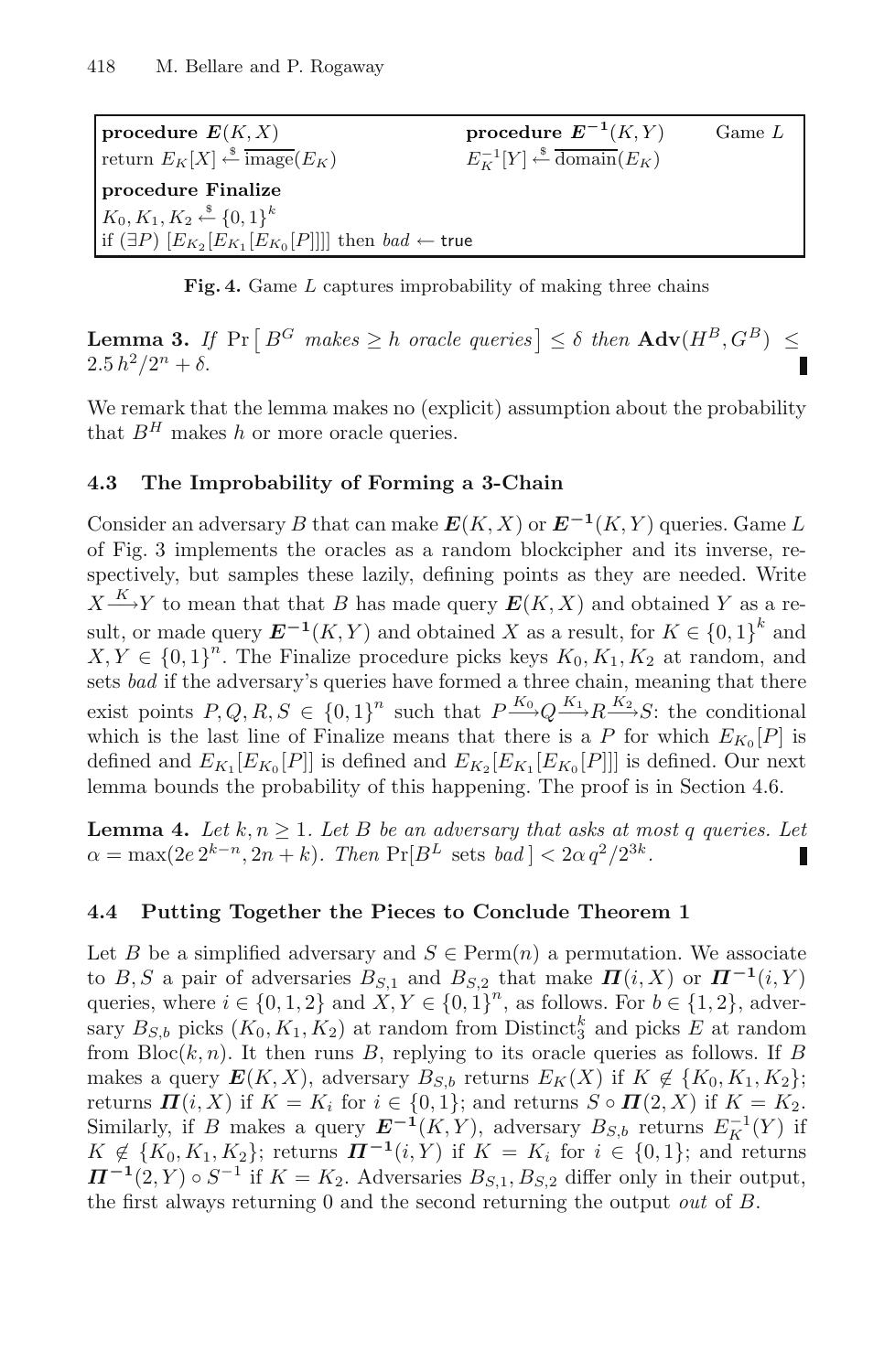**Lemma 5.** Let B be a simplified adversary that makes at most q oracle queries, and let  $S \in \text{Perm}(n)$ . Let  $B_{S,1}, B_{S,2}$  be defined as above. Let  $K = 2^k$ . Then for  $b \in \{1,2\}$  and any  $c > 0$ ,  $\Pr[B_{S,b}^G$  makes  $\geq 3cq/K$  oracle queries  $] \leq 1/c$ . п

*Proof (Lemma 5).* The oracles B sees when it is run by  $B_{S,b}$  are exactly a random block cipher and its inverse. (A random permutation composed with a fixed one is still random so the composition by  $S$  does not change anything.) Now let  $X$ be the random variable that is the number of queries by  $B$  that involve keys  $K_0, K_1$ , or  $K_2$  in the experiment where we first run B with oracles  $E, E^{-1}$  for  $E \stackrel{\hspace{1.1em}\mathsf{\scriptscriptstyle\$}}{\leftarrow} \text{Block}(k,n)$  and then pick  $(K_0, K_1, K_2) \stackrel{\hspace{1.1em}\mathsf{\scriptscriptstyle\$}}{\leftarrow} \text{Distinct}_3^k$ . Then the probability that  $B_{S,b}^G$  makes  $\geq 3cq/K$  oracle queries is exactly the probability that  $X \geq$  $3cq/K$ . Now assume wlog that B always makes exactly q distinct oracle queries rather than at most  $q$ . Then

$$
\mathbf{E}[X] = q \cdot \left[ 1 - \left( 1 - \frac{1}{K} \right) \left( 1 - \frac{1}{K - 1} \right) \left( 1 - \frac{1}{K - 2} \right) \right]
$$
  
=  $q \cdot \left[ 1 - \frac{K - 1}{K} \frac{K - 2}{K - 1} \frac{K - 3}{K - 2} \right] = q \cdot \left[ 1 - \frac{K - 3}{K} \right] = \frac{3q}{K}.$ 

We can conclude via Markov's inequality.

*Proof (Theorem 1).* Let A be an adversary against EEE that makes at most q oracle queries. Let  $B$  be the simplified adversary, and  $S$  the permutation, given by Lemma 2, and let  $p = Pr\left[R_3^B \text{ sets } x2ch\right]$ . Let  $B_{S,1}, B_{S,2}$  be the adversaries associated to B as described above. Note that

$$
\Pr[D_S^B \text{ sets } x2ch] = \Pr[H^{B_{S,1}} \Rightarrow 1] \text{ and } \Pr[R_3^B \text{ sets } x2ch] = \Pr[G^{B_{S,1}} \Rightarrow 1] \Pr[D_S^B \Rightarrow 1] = \Pr[H^{B_{S,2}} \Rightarrow 1] \text{ and } \Pr[R_3^B \Rightarrow 1] = \Pr[G^{B_{S,2}} \Rightarrow 1] \text{ . (5)}
$$

Combining (4) and (5) we have:

$$
\mathbf{Adv}_{k,n}^{\text{eee}}(A) \le 2p + \mathbf{Adv}(H^{B_{S,1}}, G^{B_{S,1}}) + \mathbf{Adv}(H^{B_{S,2}}, G^{B_{S,2}}) + \frac{6}{2^k} .
$$
 (6)

Let  $\alpha = \max(2e^{k-n}, 2n+k)$  and let c be any positive real number. Since the probability that  $R_3^B$  extends a 2-chain is at most the probability that  $L^B$  forms a 3-chain we have  $p \leq 3 \cdot 2^{-k} + \Pr[B^L \text{ sets } bad]$ . (The extra term is because L picks the keys  $K_0, K_1, K_2$  independently at random while  $R_3$  picks them from Distinct<sup>k</sup><sub>3</sub>.) Applying Lemma 4 we get  $p \leq 3 \cdot 2^{-k} + 2\alpha q^2 \cdot 2^{-3k}$ . Applying Lemma 3 in conjunction with Lemma 5 we have

$$
Adv(H^{B_{S,b}}, G^{B_{S,b}}) \le \frac{2.5}{2^n} \left(\frac{3cq}{2^k}\right)^2 + \frac{1}{c}
$$

for both  $b = 1$  and  $b = 2$ . Putting everything together we have

$$
\mathbf{Adv}_{k,n}^{\text{eee}}(A) \le 2\left(\frac{3}{2^k} + 2\alpha \frac{q^2}{2^{3k}}\right) + \frac{5}{2^n} \left(\frac{3cq}{2^k}\right)^2 + \frac{2}{c} + \frac{6}{2^k}.
$$

$$
\mathsf I
$$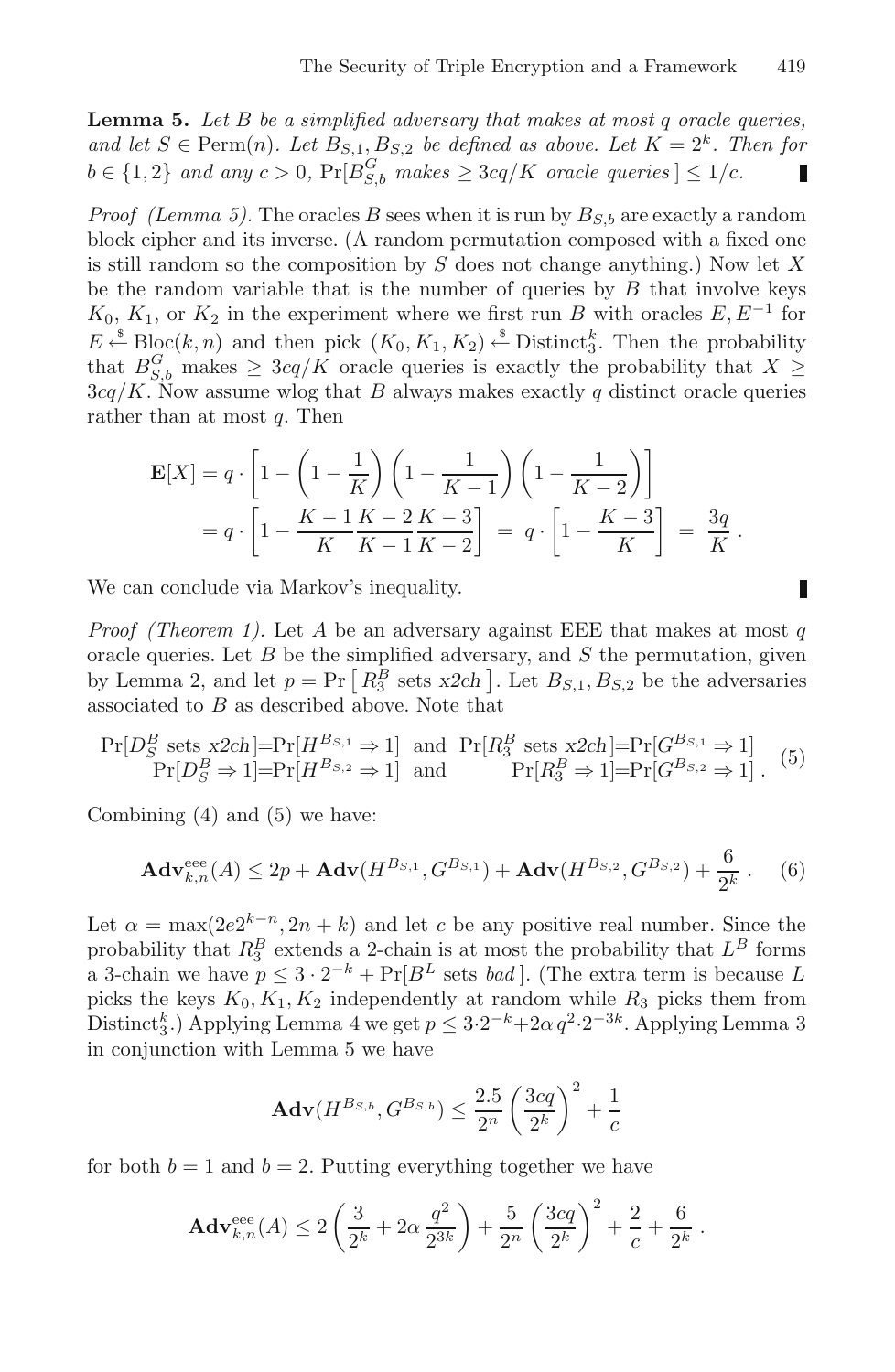Now, since the above is true for any  $c > 0$ , we pick a particular one that minimizes the function  $f(c) = 45 c^2 q^2 2^{-n-2k} + 2c^{-1}$ . The derivative is  $f'(c) =$  $90 \cdot cq^2 \cdot 2^{-n-2k} - 2c^{-2}$ , and the only real root of the equation  $f'(c) = 0$  is  $c =$  $(2^{n+2k}/45q^2)^{1/3}$ , for which we have  $f(c) = 3(45q^2/2^{n+2k})^{1/3}$ . Plugging this into the above yields (3) and concludes the proof of Theorem 1. П

#### **4.5 Proof of Lemma 3**

We prove Lemma 3 as a corollary of:

**Lemma 6.** If A asks at most q queries then  $|\text{Adv}(G^A, H^A)| \leq 2.5 q^2 / 2^n$ . п

*Proof (Lemma 3).* We construct an adversary A that has the same oracles as B. Adversary A runs B, answering B's oracle queries via its own oracles. It also keeps track of the number of oracle queries that B makes. If this number hits  $h$ , it stops and outputs 1; else it outputs whatever  $B$  outputs. Then we note that  $Pr[H^B \Rightarrow 1] \leq Pr[H^A \Rightarrow 1]$  and  $Pr[G^A \Rightarrow 1] \leq Pr[G^B \Rightarrow 1] + \delta$ . Thus we have

$$
\mathbf{Adv}(H^B, G^B) = \Pr[H^B \Rightarrow 1] - \Pr[G^B \Rightarrow 1] \leq \Pr[H^A \Rightarrow 1] - (\Pr[G^A \Rightarrow 1] - \delta) = \mathbf{Adv}(H^A, G^A) + \delta.
$$

As A makes  $\leq h$  queries, conclude by applying Lemma 6 to A with  $q = h$ .

П

*Proof (Lemma 6)*. We assume that the adversary  $A$  never repeats a query, never asks a query  $\Pi^{-1}(i, Y)$  having asked some  $\Pi(i, X)$  that returned Y, and never asks a query  $\Pi(i, X)$  having asked some  $\Pi^{-1}(i, Y)$  that returned X. Call an adversary valid if it never extends a two-chain.

We begin by noting that to bound  $A$ 's advantage in distinguishing games  $G$ and H we may assume that A is valid. Why? Because for any adversary  $A^*$  making at most  $q_0$  queries there exists a valid A that makes at most  $q_0$  queries and the advantage of A is at least that of  $A^*$ . Adversary A runs  $A^*$ , answering  $A^*$ 's oracle queries via its own oracles, but at any point that  $A^*$  would extend a two chain, adversary A simply halts and outputs 1. So now assuming A's validity, our task is to show that  $|\mathbf{Adv}(A^{G_1}, A^{H_1})| \leq 2.5 q^2/2^n$  where the games  $G_1, H_1$  are shown in Fig. 5. We show that games  $G_1$  and  $H_1$  are close by showing that both are close to game  $G_3$  (defined in the same figure). First, we claim that  $|\mathbf{Adv}(A^{G_1}, A^{G_3})| \leq$  $0.5 q^2/N$  where, here and in the rest of this proof,  $N = 2<sup>n</sup>$ . Rewrite game  $G_1$ to game  $G_{1.5}$  (not shown) by lazily growing  $\pi_0, \pi_1, \pi_2$ , setting the flag bad whenever there is a collision; that is, game  $G_{1.5}$  is identical to game  $G_2$  except, after setting bad at line 211, set  $Y \stackrel{\$}{\leftarrow} \overline{\text{image}}(\pi_i)$ , and after setting bad at line 221, set  $X \xleftarrow{\$} \overline{\text{domain}}(\pi_i)$ . Then modify game  $G_{1.5}$  to not re-sample after setting *bad*, obtaining game  $G_2$ . Now  $|\mathbf{Adv}(A^{G_1}, A^{G_3})| = |\mathbf{Adv}(A^{G_1,5}, A^{G_3})| = |\mathbf{Adv}(A^{G_1,5}, A^{G_3})|$  <  $\mathbf{Pr}[A^{G_2} \text{ sets } bad]$ . Then note that on the *i*<sup>th</sup> query the  $|\mathbf{Adv}(A^{G_{1.5}}, A^{G_2})| \leq \Pr[A^{G_2} \text{ sets } bad].$  Then note that on the *i*<sup>th</sup> query the probability that bad will be set in game  $G_2$  is at most  $(i - 1)/N$  since the size of domain $(\pi_i)$  and image $(\pi_i)$  will be at most  $i-1$  for each  $j \in \{0,1,2\}$ . So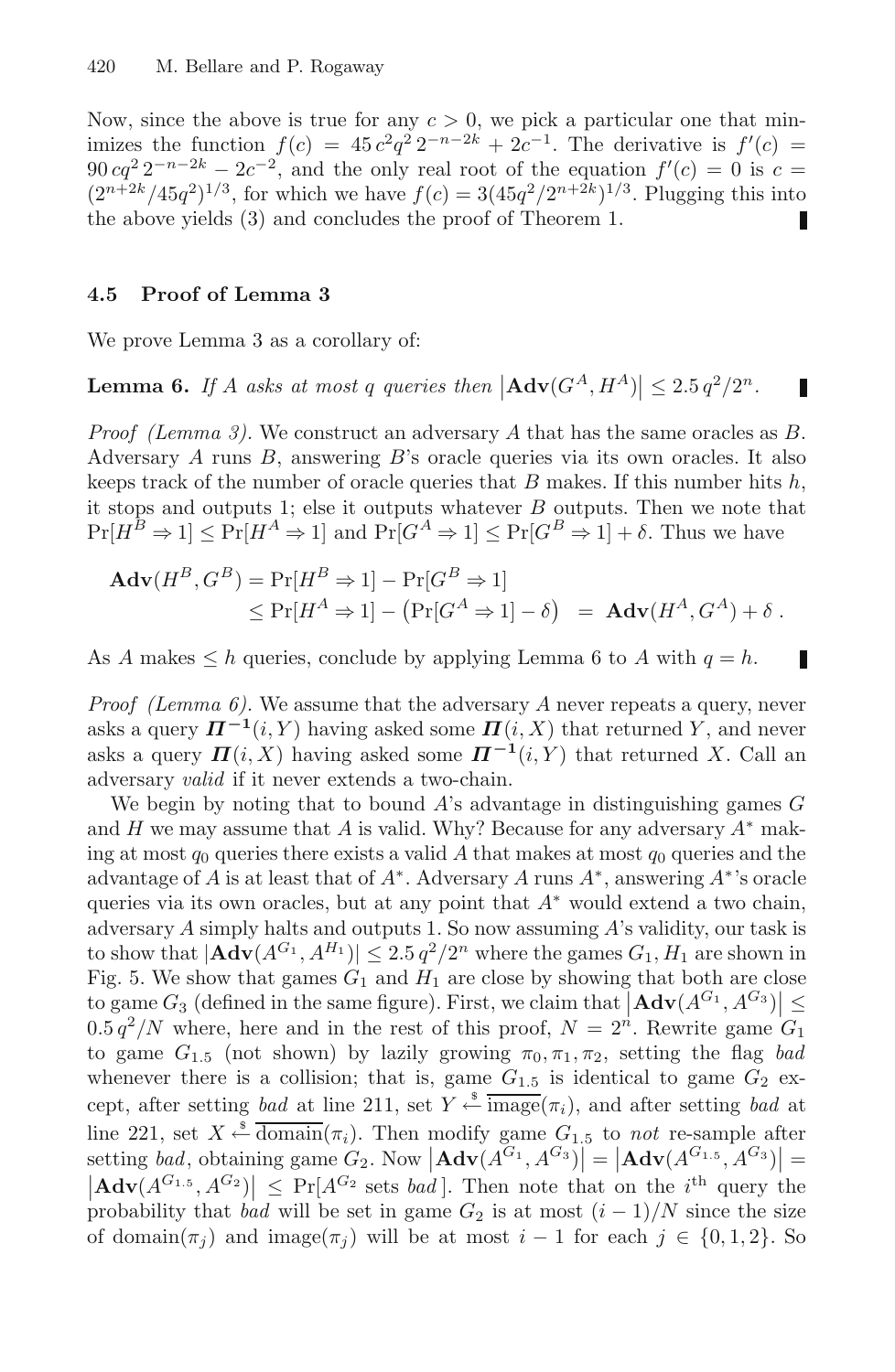|                            | procedure Initialize                                                                                                                                    |                                                                          | Game $G_1$ |  |  |
|----------------------------|---------------------------------------------------------------------------------------------------------------------------------------------------------|--------------------------------------------------------------------------|------------|--|--|
| 100                        | $\pi_0, \pi_1, \pi_2 \stackrel{\hspace{0.1em}\mathsf{\scriptscriptstyle\$}}{\leftarrow} \text{Perm}(n),  \pi_2 \leftarrow \pi_1^{-1} \circ \pi_0^{-1} $ |                                                                          | Game $H_1$ |  |  |
|                            | procedure $\Pi(i, X)$                                                                                                                                   | procedure $\Pi^{-1}(i,Y)$                                                |            |  |  |
| 110                        | return $\pi_i[X]$                                                                                                                                       | return $\pi_i^{-1}[Y]$<br>120                                            |            |  |  |
|                            | procedure $\Pi(i, X)$                                                                                                                                   | procedure $\Pi^{-1}(i, Y)$                                               | Game $G_2$ |  |  |
| 210                        | $Y \xleftarrow{\$} \{0,1\}^n$                                                                                                                           | 220 $X \stackrel{\$}{\leftarrow} \{0,1\}^n$                              |            |  |  |
| 211                        | if $Y \in \text{image}(\pi_i)$ then $bad \leftarrow \text{true}$                                                                                        | 221<br>if $X \in \text{domain}(\pi_i)$ then $bad \leftarrow \text{true}$ |            |  |  |
| 213                        | $\pi[X] \leftarrow Y$                                                                                                                                   | $\pi[X] \leftarrow Y$<br>223                                             |            |  |  |
| 214                        | return Y                                                                                                                                                | 224<br>return $X$                                                        |            |  |  |
|                            | procedure $\Pi(i, X)$                                                                                                                                   | procedure $\Pi^{-1}(i, Y)$                                               | Game $G_3$ |  |  |
| 310                        | return $Y \stackrel{\$}{\leftarrow} \{0,1\}^n$                                                                                                          | 320 return $X \stackrel{\$}{\leftarrow} \{0,1\}^n$                       |            |  |  |
|                            |                                                                                                                                                         |                                                                          |            |  |  |
|                            | procedure $\Pi(i, X)$                                                                                                                                   |                                                                          | Game $G_4$ |  |  |
| 410<br>411                 | if $\exists$ $(i, X, Y) \in \mathcal{C}$ then return Y                                                                                                  |                                                                          |            |  |  |
|                            | $X_i \leftarrow X$                                                                                                                                      |                                                                          |            |  |  |
| 412                        | $X_{i+1} \xleftarrow{\$} \{0,1\}^n$ , if $X_{i+1} \in S_{i+1}$ then $bad \leftarrow$ true, $X_{i+1} \xleftarrow{\$} \{0,1\}^n \setminus S_{i+1}$        |                                                                          |            |  |  |
| 413                        | $X_{i+2} \xleftarrow{\$} \{0,1\}^n$ , if $X_{i+2} \in S_{i+2}$ then $bad \leftarrow$ true, $X_{i+2} \xleftarrow{\$} \{0,1\}^n \setminus S_{i+2}$        |                                                                          |            |  |  |
|                            | 414<br>$S_i \leftarrow S_i \cup \{X_i\}, S_{i+1} \leftarrow S_{i+1} \cup \{X_{i+1}\}, S_{i+2} \leftarrow S_{i+2} \cup \{X_{i+2}\}\$                     |                                                                          |            |  |  |
| 415                        | $\mathcal{C} \leftarrow \mathcal{C} \cup \{(i, X_i, X_{i+1}), (i+1, X_{i+1}, X_{i+2}), (i+2, X_{i+2}, X_i)\}\$                                          |                                                                          |            |  |  |
|                            | 416<br>return $X_{i+1}$                                                                                                                                 |                                                                          |            |  |  |
| procedure $\Pi^{-1}(i, Y)$ |                                                                                                                                                         |                                                                          |            |  |  |
| 420                        | if $\exists$ $(i, X, Y) \in \mathcal{C}$ then return X                                                                                                  |                                                                          |            |  |  |
| 421                        | $X_{i+1} \leftarrow Y$                                                                                                                                  |                                                                          |            |  |  |
| 422                        | $X_i \xleftarrow{\$} \{0,1\}^n$ , if $X_i \in S_{i+1}$ then $bad \leftarrow \text{true}, X_i \xleftarrow{\$} \{0,1\}^n \setminus S_{i+1}$               |                                                                          |            |  |  |
|                            | $X_{i+2} \xleftarrow{\$} \{0,1\}^n$ , if $X_{i+2} \in S_{i+2}$ then $bad \leftarrow$ true, $X_{i+2} \xleftarrow{\$} \{0,1\}^n \setminus S_{i+2}$<br>423 |                                                                          |            |  |  |
| 424                        | $S_i \leftarrow S_i \cup \{X_i\}, S_{i+1} \leftarrow S_{i+1} \cup \{X_{i+1}\}, S_{i+2} \leftarrow S_{i+2} \cup \{X_{i+2}\}\$                            |                                                                          |            |  |  |
| 425                        | $\mathcal{C} \leftarrow \mathcal{C} \cup \{(i, X_i, X_{i+1}), (i+1, X_{i+1}, X_{i+2}), (i+2, X_{i+2}, X_i)\}\$                                          |                                                                          |            |  |  |
| 426                        | return $X_i$                                                                                                                                            |                                                                          |            |  |  |

**Fig. 5.** Games for bounding the probability of distinguishing  $(\pi_0, \pi_1, \pi_2)$  and  $(\pi_0, \pi_1, \pi_1^{-1} \circ \pi_0^{-1})$  by an adversary that never extends a two-chain

over all  $q$  queries, the probability that bad ever gets set in game  $G_2$  is at most  $0.5q(q-1)/N \leq 0.5q^2/N$ . To establish Lemma 6 we now claim that

$$
\left|\mathbf{Adv}(A^{H_1}, A^{G_3})\right| \le 2\,q^2/N\;.\tag{7}
$$

First rewrite game  $H_1$  as game  $G_4$  (again in Fig. 5). Addition (+1 and +2) is again understood to be modulo 3. Game  $G_4$  uses a form of lazy sampling, but it is not maximally lazy; on each query, not only is its answer chosen, but answers for some related queries are chosen and stored. In particular, the game maintains a set  $C$  of *commitments*. Initially there are no commitments, but every time a query  $\Pi(i, X)$  or  $\Pi^{-1}(i, Y)$  is asked, one of two things happens: if a commitment has already been made specifying how to answer this query, we answer according to that commitment; else we not only answer the query asked,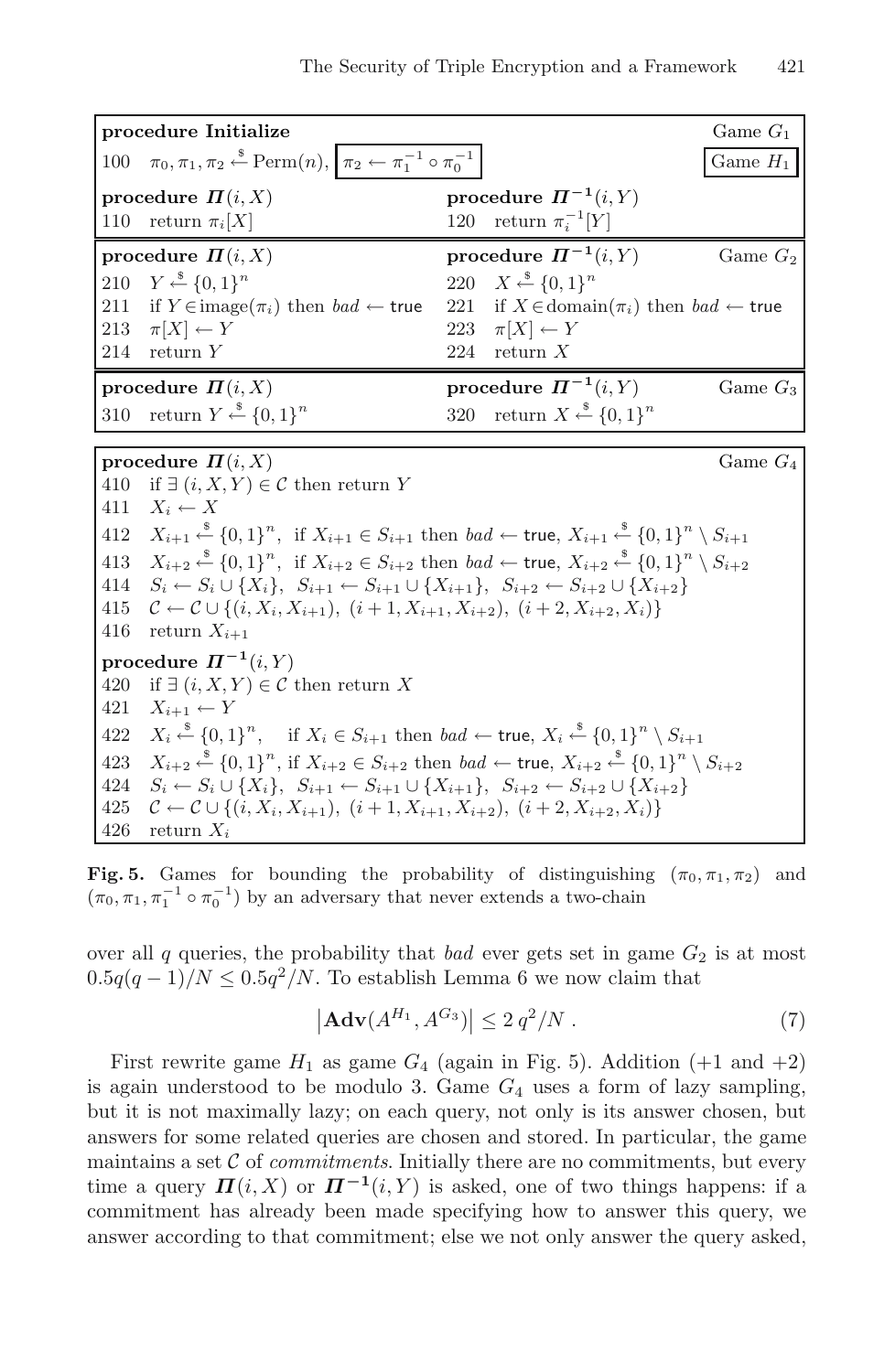but commit ourselves to all of the queries in a "triangle" containing the queried point. In greater detail,  $(i, X, Y) \in \mathcal{C}$  (for  $i \in \{0, 1, 2\}$  and  $X, Y \in \{0, 1\}^n$ ) means that it has already been decided that  $\pi_i(X) = Y$ , so a forward query  $\Pi(i, X)$ will need to be answered by Y and a backward query  $\Pi^{-1}(i, Y)$  will need to be answered by X. In effect, we grow permutations  $\pi_0$ ,  $\pi_1$ , and  $\pi_2$  but store their values in C and their domains in  $S_0, S_1$ , and  $S_2$ .

We claim that games  $H_1$  and  $G_4$  are adversarially indistinguishable even by an adversary that is not valid and asks all 6N possible queries. From this we know that  $Pr[A^{G_4} \Rightarrow 1] = Pr[A^{H_1} \Rightarrow 1]$ . To show this equivalence we claim that whether the queries are answered by game  $G_4$  or by game  $H_1$  the adversary gets the same view: any of  $(N!)^2$  possible outcomes, each with probability  $1/(N!)^2$ , the answers correspond to a pair of permutations  $\pi_0$ ,  $\pi_1$  along with  $\pi_2 = \pi_1^{-1} \circ \pi_0^{-1}$ . This is obviously the case when playing game  $H_1$ ; we must show it is so for game  $G_4$ . Note that sets  $S_0, S_1, S_2$ , and C begin with no points in them, then they grow to 1, 1, 1, and 3 points; then to 2, 2, 2, and 6 points; and so forth, until they have  $N, N, N$ , and  $3N$  points. Not every query changes the sizes of these sets; it either leaves the sets unaltered or changes them as indicated. The first query that augments C extends the partial functions  $(\pi_0, \pi_1, \pi_2)$  in any of  $N^2$  different ways, each with the same probability; the second query that augments  $\mathcal C$  extends  $(\pi_0, \pi_1, \pi_2)$  in any of  $(N-1)^2$  different ways, each with the same probability; and so forth, until we have extended  $(\pi_0, \pi_1, \pi_2)$  in any of  $(N!)^2$  different ways, each with the same probability. This establishes the claim.

Now let us go back to assuming that the adversary is valid. We make a change to game  $G_4$  to arrive at game  $G_5$ , shown in Fig. 6. In the transition, we drop the first commitment from each group of three, since our assumptions about the adversary's behavior mean that these queries cannot be asked. We also drop the sequels to bad getting set at lines 412, 413, 422, and 423. More interestingly, in game  $G_5$  we maintain a set of "poisoned" queries  $P$ . As with game  $G_4$ , when the adversary asks  $\Pi(i, X_i)$  we return a random  $X_{i+1}$ , and when the adversary asks  $\Pi^{-1}(i, X_{i+1})$  we return a random  $X_i$ , and in either case we choose a random  $X_{i+2}$  and "complete the triangle" using this point. We don't expect the adversary to ask about  $X_{i+2}$ , and, what is more, his asking will cause problems. So we record the unlikely but problematic queries involving  $X_{i_2}$  in  $P$ . If the adversary makes a poisoned query then we set bad. The changes we have made can only increase the probability that *bad* gets set:  $Pr[A^{G_4} \text{ sets } bad] \leq Pr[A^{G_5} \text{ sets } bad].$ 

We claim that game  $G_5$  is adversarially indistinguishable from game  $G_3$ . Remember that our adversary is valid: it does not ask queries whose answers are trivially known and it does not ask to extend any 2-chain. Suppose first that the adversary asks a query whose answer has not been memoized in a commitment. Then for a forward query, we choose a uniform value  $X_{i+1}$  at line 514 and return it at line 519. Likewise for a backward query, we choose a uniform value  $X_i$  at line 524 and return it at line 529. So consider instead a query for which a commitment has been memoized. The code executes at lines 511–512 or lines 521–522. If the memoized query was poisoned—added to set  $\mathcal P$  by an earlier execution of lines 518 or 528—then we return a random string (at line 511 or 521). If the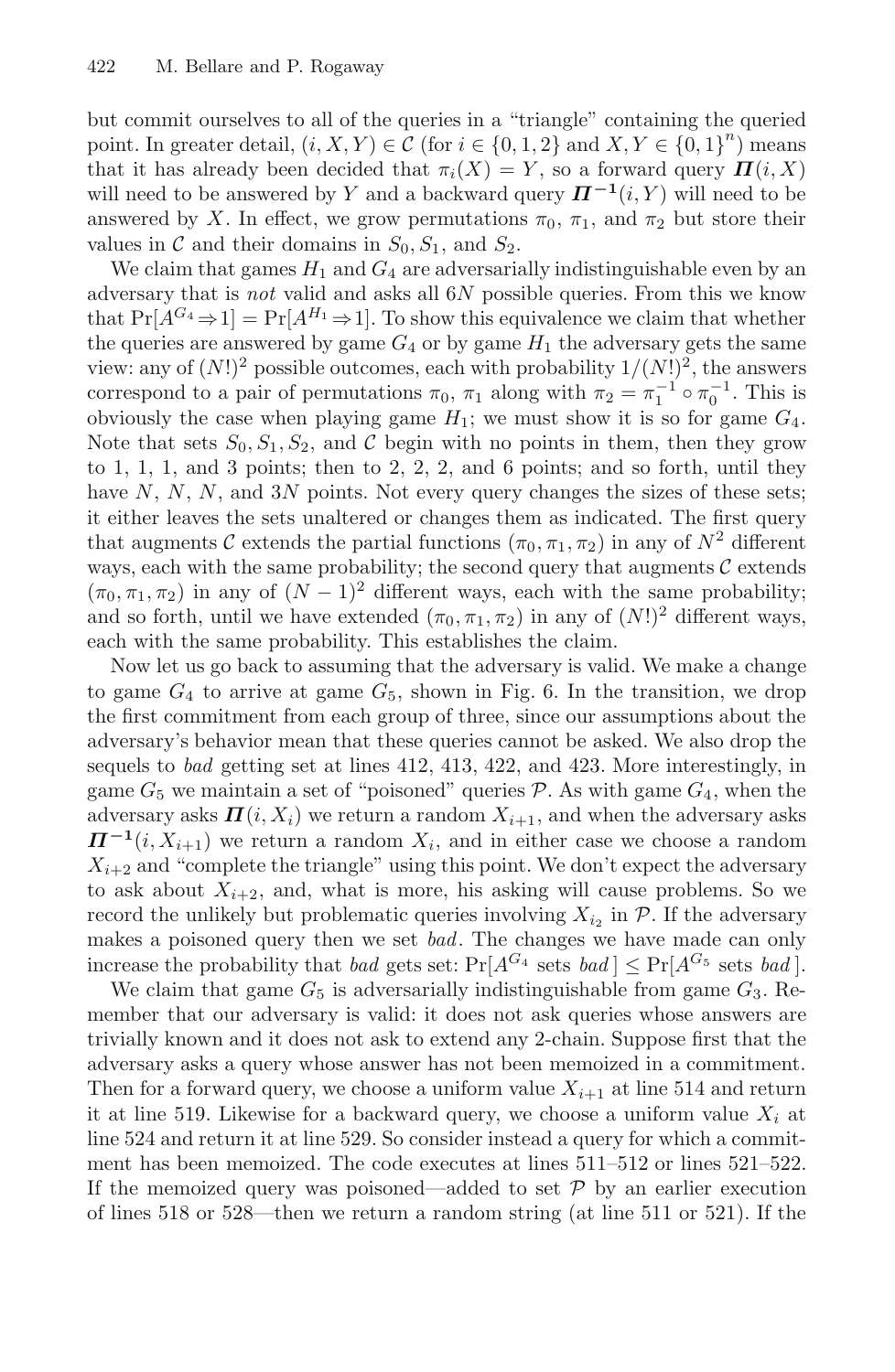**procedure**  $\Pi(i, X)$  Game  $G_5$ 510 if  $\exists (i, X, Y) \in \mathcal{C}$  then 511 if  $(+1, i, X) \in \mathcal{P}$  then  $bad \leftarrow \textsf{true}, Y \stackrel{\$}{\leftarrow} \{0, 1\}^n$ 512 return Y 513  $X_i \leftarrow X$ 514  $X_{i+1} \stackrel{\$}{\leftarrow} \{0,1\}^n$ , if  $X_{i+1} \in S_{i+1}$  then  $bad \leftarrow$  true 515  $X_{i+2} \stackrel{\$}{\leftarrow} \{0,1\}^n$ , if  $X_{i+2} \in S_{i+2}$  then  $bad \leftarrow$  true 516  $S_i \leftarrow S_i \cup \{X_i\}, S_{i+1} \leftarrow S_{i+1} \cup \{X_{i+1}\}, S_{i+2} \leftarrow S_{i+2} \cup \{X_{i+2}\}$ <br>517  $C \leftarrow C \cup \{(i+1, X_{i+1}, X_{i+2}), (i+2, X_{i+2}, X_i)\}$ 517  $C \leftarrow C \cup \{(i+1, X_{i+1}, X_{i+2}), (i+2, X_{i+2}, X_i)\}$ <br>518  $\mathcal{P} \leftarrow \mathcal{P} \cup \{(1, i+2, X_{i+2}), (-1, i+1, X_{i+2})\}$ 518  $\mathcal{P} \leftarrow \mathcal{P} \cup \{(1, i + 2, X_{i+2}), (-1, i + 1, X_{i+2})\}$ <br>519 return  $X_{i+1}$ return  $X_{i+1}$ **procedure**  $\Pi^{-1}(i, Y)$ 520 if  $\exists (i, X, Y) \in \mathcal{C}$  then 521 if  $\exists (-1, i, Y) \in \mathcal{P}$  then  $bad \leftarrow \textsf{true}, X \stackrel{\$}{\leftarrow} \{0, 1\}^n$ 522 return X 523  $X_{i+1} \leftarrow Y$  $524$  $X_i \stackrel{\$}{\leftarrow} \{0,1\}^n$ , if  $X_i$  ∈  $S_{i+1}$  then bad ← true 525  $X_{i+2} \stackrel{\$}{\leftarrow} \{0,1\}^n$ , if  $X_{i+2} \in S_{i+2}$  then  $bad \leftarrow$  true 526  $S_i \leftarrow S_i \cup \{X_i\}, S_{i+1} \leftarrow S_{i+1} \cup \{X_{i+1}\}, S_{i+2} \leftarrow S_{i+2} \cup \{X_{i+2}\}$ <br>527  $\mathcal{C} \leftarrow \mathcal{C} \cup \{(i+1, X_{i+1}, X_{i+2}), (i+2, X_{i+2}, X_i)\}$ 527  $C \leftarrow C \cup \{(i+1, X_{i+1}, X_{i+2}), (i+2, X_{i+2}, X_i)\}$ <br>528  $\mathcal{P} \leftarrow \mathcal{P} \cup \{(1, i+2, X_{i+2}), (-1, i+1, X_{i+2})\}$ 528  $\mathcal{P} \leftarrow \mathcal{P} \cup \{(1, i + 2, X_{i+2}), (-1, i + 1, X_{i+2})\}$ <br>529 return  $X_i$ return  $X_i$ 

#### **Fig. 6.** Game  $G_5$

memoized query was not poisoned, then we are extending a 1-chain, providing a value  $X_{i+2}$  that was selected uniformly from  ${0,1}^n$  at an earlier execution of line 515 or 525, with this value not yet having influenced the run. Thus we return a uniform random value, independent of all oracle responses so far, and  $Pr[A^{G_5} \Rightarrow 1] = Pr[A^{G_3} \Rightarrow 1].$ 

Finally, we must bound the probability that bad gets set in game  $G_5$ . The probability that bad ever gets set at any of lines 514, 515, 524, or 525 is at most  $2(1 + 2 + \cdots + (q - 1))/N \leq q^2/N$ . The probability that it gets set at lines 511 or 521 is at most  $2(1 + 2 + \cdots + (q - 1))/N$  because no information about the poisoned query is surfaced to the adversary. Overall we have that  $Pr[A^{G_5} \text{ sets } bad] \leq 2q^2/N$ . Putting everything together we have (7) and the proof of the lemma is complete. L

#### **4.6 Proof of Lemma 4**

To prove this lemma we can assume without loss of generality that  $B$  is deterministic. For any particular blockcipher  $E \in \text{Bloc}(k, n)$  we consider the game in which B is executed with oracles  $E, E^{-1}$ , which it queries, adaptively, until it halts. Note that there is no randomness involved in this game, since  $E$  is fixed and B is deterministic. Recall that  $X \stackrel{K}{\to} Y$  means that B has either made query  $E(K, X)$  and obtained Y as a result, or it has made query  $E^{-1}(K, Y)$  and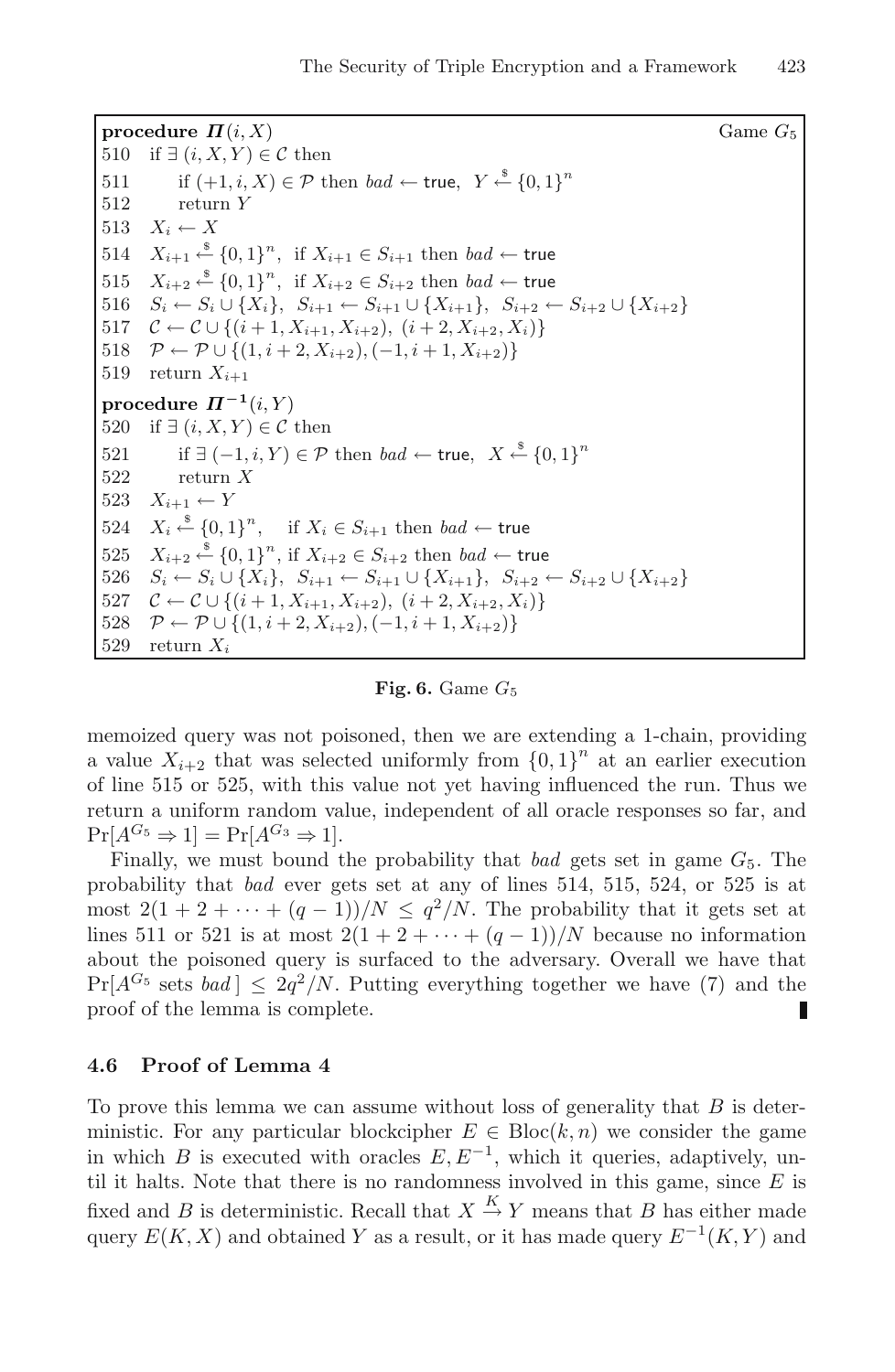obtained X as a result, for  $K \in \{0,1\}^k$  and  $X, Y \in \{0,1\}^n$ . Now we let

$$
\mathsf{Ch}_3^{E,B}=\left|\left\{\left(K_0,K_1,K_2,P\right)\,:\,\exists\,Q,R,S\,[\,P\stackrel{K_0}{\to}Q\stackrel{K_1}{\to}R\stackrel{K_2}{\to}S]\,\right\}\right|.
$$

This is the number of 3-chains created by B's queries. Here  $K_0, K_1, K_2 \in \{0,1\}^k$ are keys, and  $P, Q, R, S \in \{0, 1\}^n$ . As the notation indicates,  $\mathsf{Ch}_3^{E, B}$  is a number that depends on  $E$  and  $B$ . Regarding it as a random variable over the choice of E we have the following lemma, from which Lemma 4 will follow.

**Lemma 7.** Let  $\alpha = \max(2e2^{k-n}, 2n+k)$ . Then  $\mathbf{E}[\mathsf{Ch}_3^{E,B}] < 2\alpha \cdot q^2$ , the expectation over  $E \stackrel{\text{*}}{\leftarrow} \text{Bloc}(k, n)$ . П

*Proof (Lemma 4).* Consider the following game  $L^E$  parameterized by a blockci-pher  $E \in \text{Bloc}(k, n)$ : adversary B is executed with oracles  $E, E^{-1}$  until it halts, then  $K_0, K_1, K_2$  are chosen at random from  $\{0, 1\}^k$ , and flag *bad* is set if there exist  $P, Q, R, S$  such that  $P \stackrel{K_0}{\rightarrow} Q \stackrel{K_1}{\rightarrow} R \stackrel{K_2}{\rightarrow} S$ . Let  $p^{E,B} = \Pr[L_B^E \text{ sets } bad],$ the probability being over the random choices of  $K_0, K_1, K_2$ . Then for any  $E \in \text{Block}(k, n)$  we have

$$
p^{E,B} = \Pr\left[\exists P, Q, R, S : P \stackrel{K_0}{\to} Q \stackrel{K_1}{\to} R \stackrel{K_2}{\to} S\right]
$$
  
= 
$$
\frac{|\{(K_0, K_1, K_2) : \exists P, Q, R, S : P \stackrel{K_0}{\to} Q \stackrel{K_1}{\to} R \stackrel{K_2}{\to} S\}|}{2^{3k}}
$$
  

$$
\leq \frac{\sum_{P} |\{(K_0, K_1, K_2) : \exists Q, R, S : P \stackrel{K_0}{\to} Q \stackrel{K_1}{\to} R \stackrel{K_2}{\to} S\}|}{2^{3k}} = \frac{\mathsf{Ch}_3^{E,B}}{2^{3k}}.
$$

By Lemma 7 we have  $Pr[B^L \text{ sets } bad] = \mathbf{E}[p^{E,B}] \leq \mathbf{E}[\mathsf{Ch}_3^{E,B}] \cdot 2^{-3k} < 2\alpha q^2 2^{-3k}$ where  $\alpha = \max(2e^{k-n}, 2n+k)$  and the expectation is over  $E \stackrel{\text{s}}{\leftarrow} \text{Block}(k, n)$ .

Towards the proof of Lemma 7, for  $E \in \text{Bloc}(k, n)$  and  $Q, R \in \{0, 1\}^n$  we let

$$
\mathsf{Keys}^E(Q,R) = |\{ K : E(K,Q) = R \}| \text{ and } \mathsf{Keys}^E = \max_{Q,R} \{ \mathsf{Keys}^E(Q,R) \}.
$$

The first is the number of keys for which  $Q$  maps to  $R$  under  $E$ , and the second is the maximum value of  $\mathsf{Keys}^E(Q, R)$  over all  $Q, R \in \{0,1\}^n$ . No adversary is involved in this definition;  $Keys^E$  is simply a number associated to a given blockcipher. Viewing it as a random variable over the choice of blockcipher we have the following.

**Lemma 8.** Suppose  $\beta \geq 2e2^{k-n}$ . Then  $\Pr \left[\text{Keys}^E \geq \beta \right] < 2^{2n+1-\beta}$ , where the probability is over  $E \stackrel{\text{*}}{\leftarrow} \text{Block}(k, n)$ . L

*Proof (Lemma 8)*. We claim that for any  $Q, R \in \{0, 1\}^n$ 

$$
\Pr\left[\text{Keys}^E(Q,R) \ge \beta\right] < 2^{1-\beta} \,. \tag{8}
$$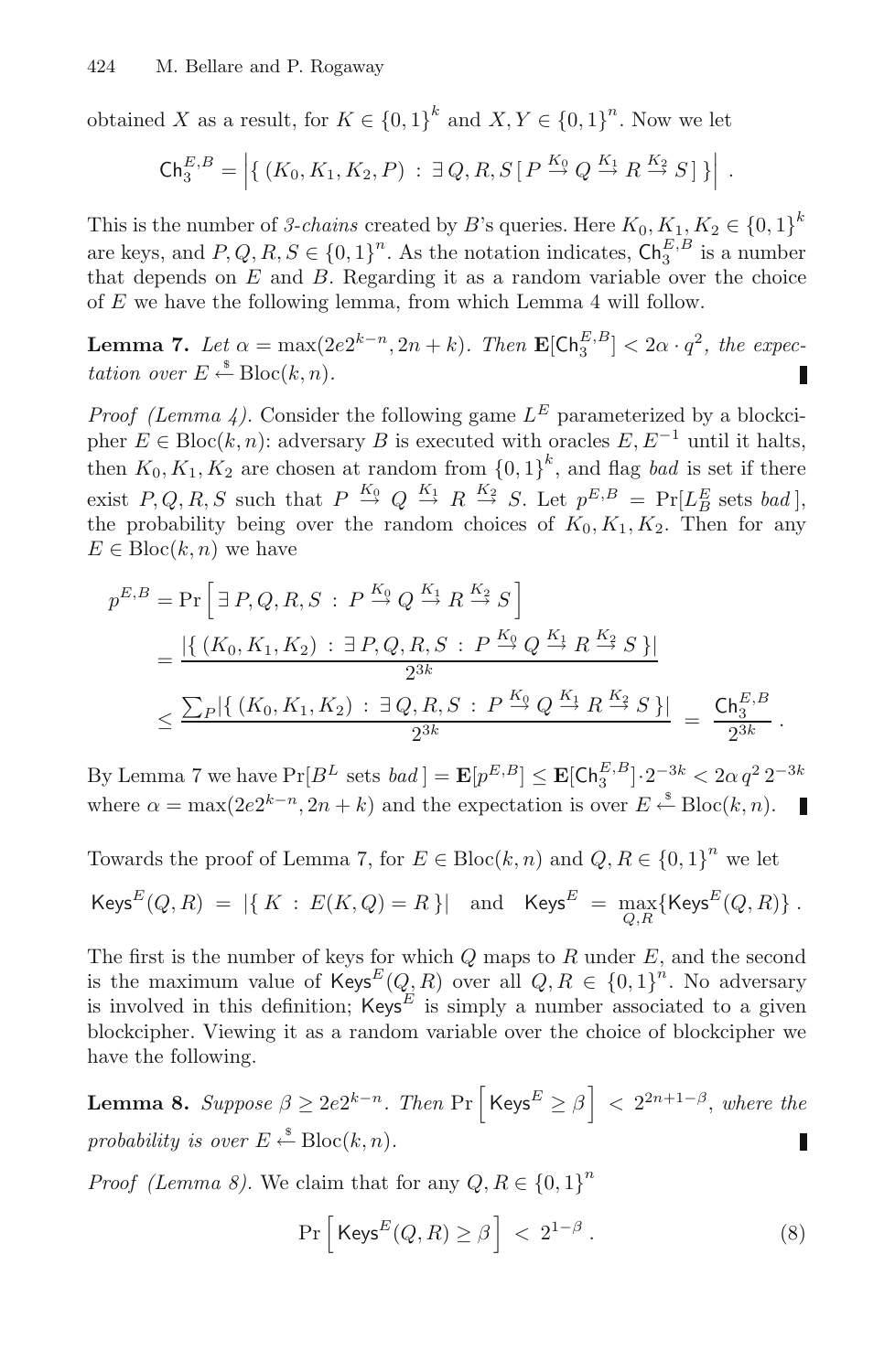.

П

The lemma follows via the union bound. We prove (8) using an occupancyproblem approach. Let  $b = \lfloor \beta \rfloor$ . Then

$$
\Pr\left[\text{Keys}^E(Q, R) \ge \beta\right] = \sum_{i=b}^{2^k} \binom{2^k}{i} \left(\frac{1}{2^n}\right)^i \left(1 - \frac{1}{2^n}\right)^{2^k - i}
$$

$$
\le \sum_{i=b}^{2^k} \left(\frac{2^k e}{i}\right)^i \left(\frac{1}{2^n}\right)^i \le \sum_{i=b}^{2^k} \left(\frac{2^k e}{2^n b}\right)^i
$$

Let  $x = (e/b)2^{k-n}$ . The assumption  $\beta \geq 2e2^{k-n}$  gives  $x \leq 1/2$ . So the above is

$$
= \sum_{i=b}^{2^k} x^i < x^b \cdot \sum_{i=0}^{\infty} x^i = \frac{x^b}{1-x} \le \frac{2^{-b}}{1-1/2} = 2^{1-b} \le 2^{1-\beta}
$$

as desired.

*Proof (Lemma 7)*. For any  $Q, R \in \{0, 1\}^n$  we let

$$
\begin{aligned} \mathsf{Ch}_2^{E,B}(R) &= |\{ \, (K_0, K_1, P) \, : \, \exists \, Q \, [P \xrightarrow{K_0} Q \xrightarrow{K_1} R] \, \} | \\ \mathsf{Ch}_1^{E,B}(Q) &= |\{ \, (K_0, P) \, : \, P \xrightarrow{K_0} Q \, \} | \\ \mathsf{Ch}_0^{E,B}(R) &= |\{ \, K_2 \, : \, \exists \, S \, [R \xrightarrow{K_2} S] \, \} | \, . \end{aligned}
$$

Then for any  $E \in \text{Bloc}(k, n)$  we have

$$
\begin{aligned} \mathsf{Ch}_3^{E,B} &= \sum_R \mathsf{Ch}_2^{E,B}(R) \cdot \mathsf{Ch}_0^{E,B}(R) \\ &\leq \sum_R \left( \sum_Q \mathsf{Ch}_1^{E,B}(Q) \cdot \mathsf{Keys}^E(Q,R) \right) \cdot \mathsf{Ch}_0^{E,B}(R) \\ &\leq \sum_R \left( \sum_Q \mathsf{Ch}_1^{E,B}(Q) \cdot \mathsf{Keys}^E \right) \cdot \mathsf{Ch}_0^{E,B}(R) \\ &= \mathsf{Keys}^E \cdot \left( \sum_Q \mathsf{Ch}_1^{E,B}(Q) \right) \cdot \left( \sum_R \mathsf{Ch}_0^{E,B}(R) \right) \\ &\leq \mathsf{Keys}^E \cdot q \cdot q \ = \ q^2 \cdot \mathsf{Keys}^E \ . \end{aligned}
$$

Using the above and Lemma 8, we have the following, where the probability and expectation are both over  $E \stackrel{\text{*}}{\leftarrow} \text{Bloc}(k, n)$ :

$$
\begin{aligned} \mathbf{E}[\mathsf{Ch}_3^{E,B}] &< \mathbf{E}\left[\mathsf{Ch}_3^{E,B} \mid \,\mathsf{K} \mathsf{e}\mathsf{y}\mathsf{s}^E < \alpha\right] + \mathbf{E}\left[\mathsf{Ch}_3^{E,B} \mid \,\mathsf{K} \mathsf{e}\mathsf{y}\mathsf{s}^E \ge \alpha\right] \cdot 2^{2n+1-\alpha} \\ &\le q^2 \cdot \alpha + q^2 \cdot 2^k \cdot 2^{2n+1-\alpha} \,. \end{aligned}
$$

The last inequality above used the fact that  $\text{Keys}^E$  is always at most  $2^k$ . Since  $\alpha = \max(2e^{2k-n}, 2n+k) > 2$  we get  $\mathbf{E}[\mathsf{Ch}_3^{E,B}] < q^2\alpha + q^2 \cdot 2 < 2\alpha \cdot q^2$  as desired.

#### **Acknowledgments**

We thank the Eurocrypt 2006 PC for their comments. Mihir Bellare was supported by NSF grants CCR-0208842 and CNS-0524765. Phil Rogaway was supported by NSF 0208842 and a gift from Intel Corp. Much of the work on this paper was carried out while Phil was hosted by Chiang Mai University, Thailand.